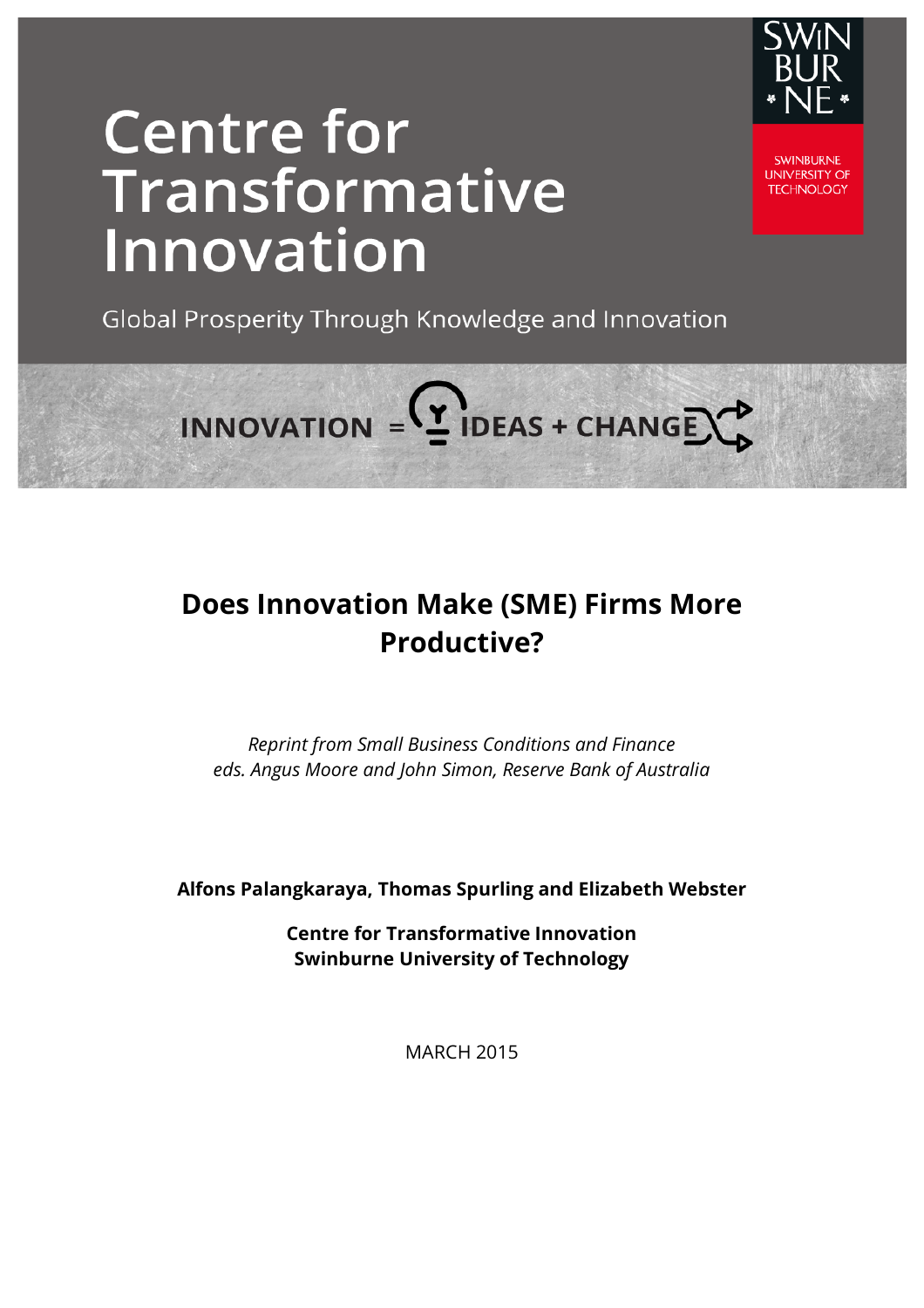## **Does Innovation Make (SME) Firms More Productive?**

**Alfons Palangkaraya, Thomas Spurling and Elizabeth Webster\***

## **1. Introduction**

There is no shortage of dialogues and commentaries extolling the need for more innovation to regenerate sagging national productivity growth. However, hard evidence on whether or not innovation makes a difference is largely absent because most firm-level studies are drawn from cross-sectional data which cannot disentangle cause and effect.<sup>1</sup>

This paper advances this state of the art by bringing a dynamic element to the modelling. We use a panel of approximately 7 000 Australian small to medium-sized enterprises (SMEs), over a five-year period, to estimate the effect of introducing a new product, or new managerial, operational or marketing method on the firm's future productivity. In our context, we define these as changes that were new *to the firm*, rather than new *to the world*. Over and above innovation, we also test for whether collaborative arrangements with external parties make further contributions to firm productivity.

We begin this paper with a review of the accepted stylised facts concerning firm-level innovation and productivity. We then describe and estimate our model. We find that firms that introduced an innovation saw their (total factor) productivity rise by 2.7 percentage points annually over the subsequent years relative to other firms in their industry. Those firms that accompanied their innovations with an innovation-oriented collaboration raised their productivity by an additional 3.3 percentage points.

## **2. Background**

There is a clear deductive case that change, spearheaded by improved knowledge, is necessary to enhance economic wellbeing. If knowledge is static, marginal returns to investment into more of the same plant, equipment or worker skills will eventually diminish to zero. Unless new-tothe-world, and subsequently new-to-the-firm, products and methods of production are realised, firm-level productivity will plateau and our standard of living will stagnate. By contrast, the returns to accumulated knowledge are unbounded for it is difficult to imagine a limit to advances in our stock of knowledge.

<sup>\*</sup> The authors are from the Centre for Transformative Innovation, Swinburne University of Technology. This study was financed by the Australian Council of Learned Academies (ACOLA). We wish to thank Paul Jensen, Russell Thomson, Jongsay Yong, Gaétan de Rassenfosse, Kwang Lim and Angus Moore for comments; Diane Braskic, Helen Teasdale, Francesco Tornatore and Andrew Harwood from the Australian Bureau of Statistics (ABS) for making the analysis of the ABS data possible; and John Bell from ACOLA for support.

<sup>1</sup> See Hall (2011) for a review. Temporal or combined cross-sectional and time series firm-level estimations are more common for research and development and productivity studies (Hall, Mairesse and Mohnen (2010) found 45 such studies).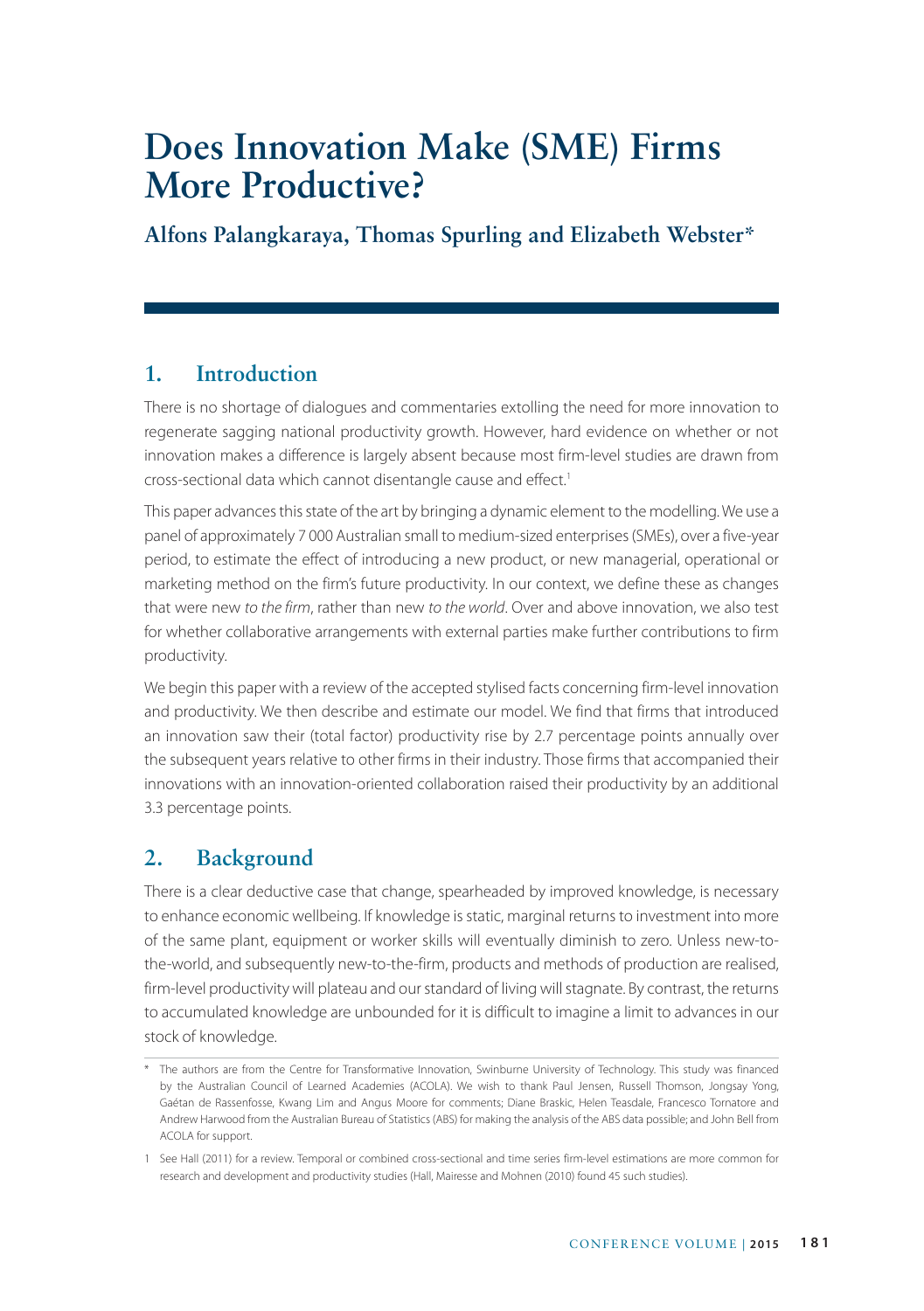#### ALFONS PALANGKARAYA, THOMAS SPURLING AND ELIZABETH WEBSTER

Two stylised facts stand out from the literature. First, persistent and large differences exist between firms in output per worker, even after allowing for the magnitude of tangible capital.<sup>2</sup> Second, these differences – and their persistence – are correlated with research and development (R&D) spending,<sup>3</sup> innovation activity,<sup>4</sup> collaboration,<sup>5</sup> and managerial acumen.<sup>6</sup> Both facts have been found across many countries, across and within industries, and when using pooled and fixed effects estimation methods.

Although suggestive, the estimated models behind this literature are, by and large, quite mechanical. Typically, they only explain between 15 and 20 per cent of the variation in firm output.<sup>7</sup> By mechanical we mean that the explanatory variables are merely counts of employed workers or (deflated) accounting values of past investments in plant, equipment and real estate.<sup>8</sup> To the man in the street, this model might seem too superficial. Even a casual observer of firms would expect two firms – of the same size and operating in the same market – to have different growth paths and profit outcomes. Although luck plays its inevitable role, common sense dictates that the dynamism of managers, the choice of products to develop, the choice of markets to seek and the choices about which internal processes to adopt also have a hand in firm performance. And this hand can be great.

The persistent differences between firms imply that these 'intangible' factors of production are difficult to buy off-the-shelf and are therefore not simply eroded by competition. Although managerial acumen and the insight about how to manage change are scarce, these skills can be hired, albeit within an imperfect market. Similarly, blueprints for technologies and products'

- 5 See Belderbos, Carree and Lokshin (2004).
- 6 See Green (2009) and Bloom and Van Reenen (2010).
- 7 Aiello and Ricotta (2014) find in their estimations for Italian firms that labour and tangible capital explain less than 20 per cent of the variation in firm output. Despite this, it is common in the literature to assume *a priori* that labour and tangible capital exhibit constant returns to scale (e.g. Lokshin *et al* 2008).
- 8 Strictly, tangible assets also include cash.

<sup>2</sup> See Bartelsman and Doms (2000) and Syverson (2011) for surveys; Palangkaraya, Stierwald and Yong (2009) for Australian evidence; and Lokshin, Belderbos and Carree (2008) and Raymond *et al* (2013) for recent international evidence.

<sup>3</sup> R&D typically only covers part of the spectrum of innovative activities. It usually correlates with upstream technological activities surrounding product and process innovation but misses organisational, managerial and marketing innovations. It is also a very poor indicator of innovation in many industries, especially the primary and services sectors where innovation expenditure is often defined informally. Nonetheless, analyses using R&D data provide valuable information that cannot be gleaned elsewhere. In an extensive review of 58 firm-level studies, Hall *et al* (2010) report that the evidence consistently finds that R&D spending by firms increases firm-level productivity. The average estimated elasticity is 0.08, which suggests that a 100 per cent increase in R&D spending per worker will raise output per worker by 8 per cent, *ceteris paribus.*

<sup>4</sup> Studies that use more general measures of innovation are fewer and more recent than the R&D studies. However, most rely on cross-sectional datasets that are typically based on specially designed surveys of innovation activities. Griffith, Harrison and Van Reenen (2006) use a cross-section of Community Innovation Survey data from 1998 to 2000 for four countries, and find that product innovation is correlated with productivity in France, Spain and the United Kingdom but not Germany. Hall, Lotti and Mairesse (2009) find similar results for Italy; Halpern and Muraközy (2012) find that product innovation is correlated with productivity in Hungary. Panel estimations have only recently appeared. Bartelsman, Dobbelaere and Peters (forthcoming) show a positive effect of product innovation on labour productivity – an effect that is stronger for the most productive firms – using data from a sample of over 20 000 firms from Germany and the Netherlands between 2000 and 2008. They find no overall effect for process innovation and a negative effect of process innovation on the most productive firms. Bloom, Sadun and Van Reenen (2012) find evidence consistent with the view that the productive use of IT depends on complementary management practices. Raymond *et al* (2013) use two measures of innovation: a binary measure of whether an innovation has taken place and an intensity measure of the share of sales attributable to new products. Using a sample of about 3 000 firms from the Netherlands and France, they find clear results that innovation raises productivity. Furthermore, they observe a pattern in the data that suggests that, in the short run, innovation reduces labour productivity as firms adjust to their new production routines. Bartel, Ichniowski and Shaw (2007) use data on 290 distinct valve products made during 1999 to 2003 and find a clear positive effect of IT innovation on productivity. Hubbard (2003) also finds a positive impact of IT use on productivity in the trucking industry.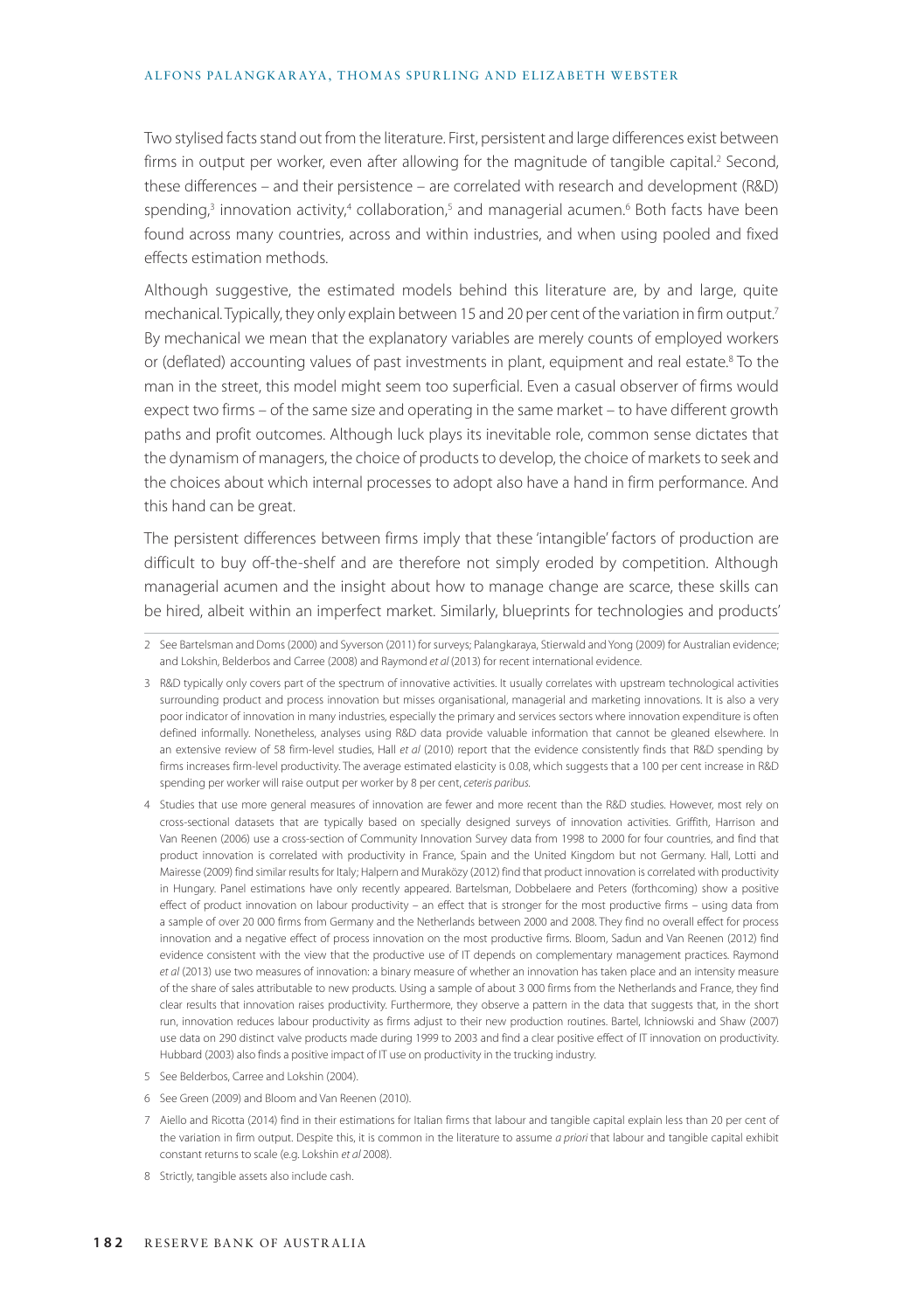brands can be bought and sold via the intellectual property market. By contrast, firm-specific characteristics are less easy to buy and sell. These characteristics include:

- **•** the synergies between skilled and experienced staff who are needed to forge change through an organisation
- **•** know-how
- **•** the presence of complementary teams within the firm
- **•** governance structures appropriately tailored for the firm's position
- **•** strategic informal contacts with external parties.

Given the observed clustering of successful innovators, it is also conceivable that the external environment – that is, local knowledge infrastructure and the depth of the labour market for innovation-savvy workers – matters. In this respect, knowledge infrastructure comprises the local institutions that support the generation, sharing and translation of ideas into commercial products. This includes mechanisms designed to compensate knowledge originators for the spillovers they create, such as: R&D tax credits; government procurement contracts for high-risk ventures; public investment into inter-firm and university-industry collaboration; and royalties from intellectual property.

Ultimately, policymakers want to know which factor from the list of potential factors is the most important driver of the 'unexplained' 80–85 per cent of firm performance. Encouraging firms that lack the necessary supporting internal and external factors to innovate without addressing these issues could be counterproductive. Policymakers need to answer: what effect would the adoption of an innovation strategy have on the firm performance of non-innovators? Alternatively: if innovation (either new to the firm or new to the world) systematically raises firm productivity, why do not all firms do it? Or, if it systematically lowers firm productivity, why do any firms do it?

Although we have derided the mechanical nature of existing productivity models, we find that models incorporating innovation can be just as empty and sterile. Including innovation as an explanation for productivity differences gets us only so far. Understanding the magic that makes some firms take the plunge – and some of these succeed – is still a work in progress.

## **3. Empirical Framework**

To estimate if, and how, innovative activity affects productivity, we first need to estimate the productivity of each firm, while making sure there is no reverse causality (feedback from productivity to a firm's decision on whether to innovate or not). We follow the existing literature by specifying that the output of each firm *i* in year *t* (*Y<sub>ii</sub>*) can be represented by a common across-firm Cobb-Douglas production function of the form:

$$
Y_{it} \equiv J_{it} K_{it}^{\alpha_k} L_{it}^{\alpha_l} \tag{1}
$$

where  $J_i$  denotes the Solow or production residual,  $K_i$  denotes the tangible capital stock and  $L_i$ denotes the size of employment. *J<sub>it</sub>* has also been called the intangible capital stock. We do not need a coefficient or exponent for *J<sub>ir</sub>* because it is not defined in natural units such as dollars or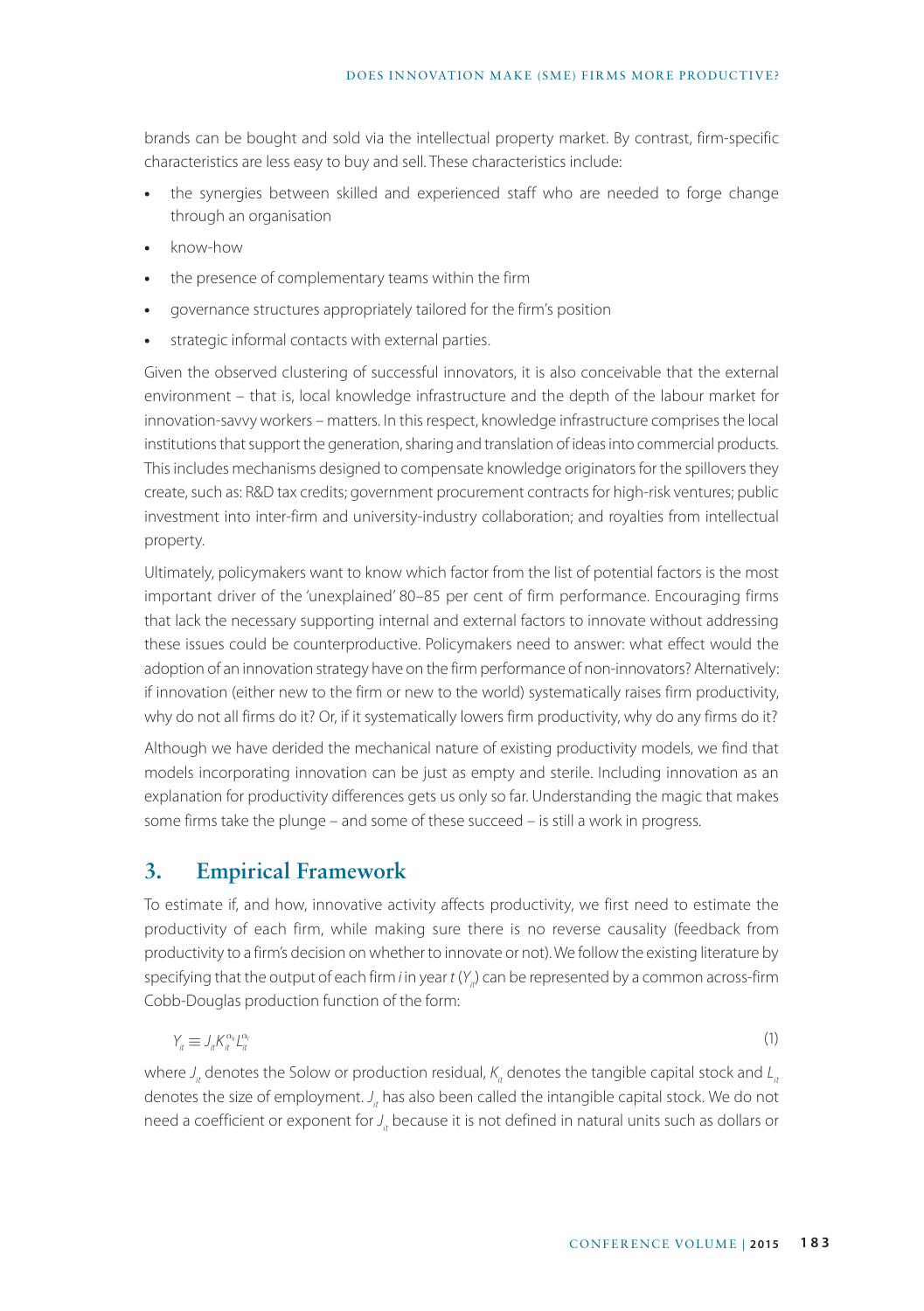#### ALFONS PALANGKARAYA, THOMAS SPURLING AND ELIZABETH WEBSTER

people. Using the corresponding lower case letters to denote the logarithmic values of the inputs and output above, Equation (1) can be rewritten as:

$$
y_{it} \equiv j_{it} + \alpha_k k_{it} + \alpha_l l_{it}.
$$

We assume that the log of the current production residual  $\mathit{f}_{i t}$ ) is determined by the firm's measured ability (A<sub>ii</sub>) such that:

$$
j_k = \beta A_k + \theta_i + u_k \tag{3}
$$

where  $\theta_i$  and  $u_i$  denote unobserved time-invariant firm-specific and random effects, respectively. We would expect that  $\theta_{_j}$  includes slow-changing managerial and worker skills.

Substituting Equation (3) into Equation (2) yields our augmented Cobb-Douglas function:

$$
y_{it} = \beta A_{it} + \alpha_k k_{it} + \alpha_l I_{it} + \theta_i + u_i.
$$
\n<sup>(4)</sup>

The problem with directly estimating Equation (4) is that analysts rarely have reliable measures of the level of *A*. Very occasionally we might have a monetary measure of the investment laid out on these stocks of intangibles,<sup>9</sup> but almost inevitably we do not have a measure of how much was spent or when the changes were effective.<sup>10</sup> Rather, datasets derived from survey questions typically provide measures of attempts to *change A* – that is, innovation. We denote innovation by *N*.

A further complication in the estimation process is knowing the appropriate interval between the introduction of a change and its ensuing effect on intangible capital stock. These time lags could vary by the type of change, the magnitude of the change, the industry of the firm or the technology introduced. In the immediate investment phase of an innovation, the effect on the stock of usable intangible capital could well be negative. Therefore, when we calculate the year-by-year effects, we may be averaging the effects over different phases (i.e. a negative, neutral and positive phase) of the life cycle of different innovations. So we recast Equation (3) as the current innovation *N* on the production residual with a lag of length *n*: 11

$$
\overline{j_{n+n}} - j_n = \beta N_n + \varepsilon_n \tag{5}
$$

where  $j_{n+n}$  is the average production residual over *n* forward years. Although defining the model in this way stabilises the estimates, it makes the intuitive interpretation of  $\beta$  difficult. Strictly,  $\beta$ represents the average step-change in the productivity residual from year 0 to the average of years 1 to 4. However, given the average number of years in our dataset for  $j_{n+n}$  is 2.0, we will quote a value of  $β$  in terms of both the 'raw' estimate and the year-on-year approximation.

With substitution from Equation (2), the left-hand side of Equation (5) is equivalent to:

$$
\overline{j_{k+n}} - j_k \equiv \left(\overline{y_{k+n}} - \alpha_k \overline{k_{k+n}} - \alpha_j \overline{l_{k+n}}\right) - \left(y_k - \alpha_k k_k - \alpha_j l_k\right). \tag{6}
$$

<sup>9</sup> For a discussion of how this problem relates to the accounting system, see Hunter, Webster and Wyatt (2012).

<sup>10</sup> To the extent intangible investments are time-invariant (at least over a certain period), their effects will be conflated with the firm-specific fixed effects. There are often data limitations, as in this study, in terms of the length of the period covered or missing responses in some of the years which make it difficult to estimate Equation (4) directly using a dynamic panel model, such as found in Arellano and Bond (1991), Olley and Pakes (1996) or Blundell and Bond (2000).

<sup>11</sup> To derive Equation (5) from Equation (3) consider, for example, the case of  $n = 1$ . Using Equation (2) and the definition of  $j_{n+n}$ , we get that  $j_{n+n}-j_n=j_{n+1}-j_n=j_{n+1}-k=\beta\big(A_{n+1}-A_n\big)+\big(u_{n+1}-u_n\big)=\beta N_n+\varepsilon_n$  where  $N_n$  is innovation introduced by the firm in period *t*. Note that in estimation, we use  $N_i = A_i - A_{i-1}$  to reduce the extent of endogeneity (feedback effect) from the dependent variable j  $\left(\overline{j_{k+n}} - j_k\right)$  to  $N_{i}$ .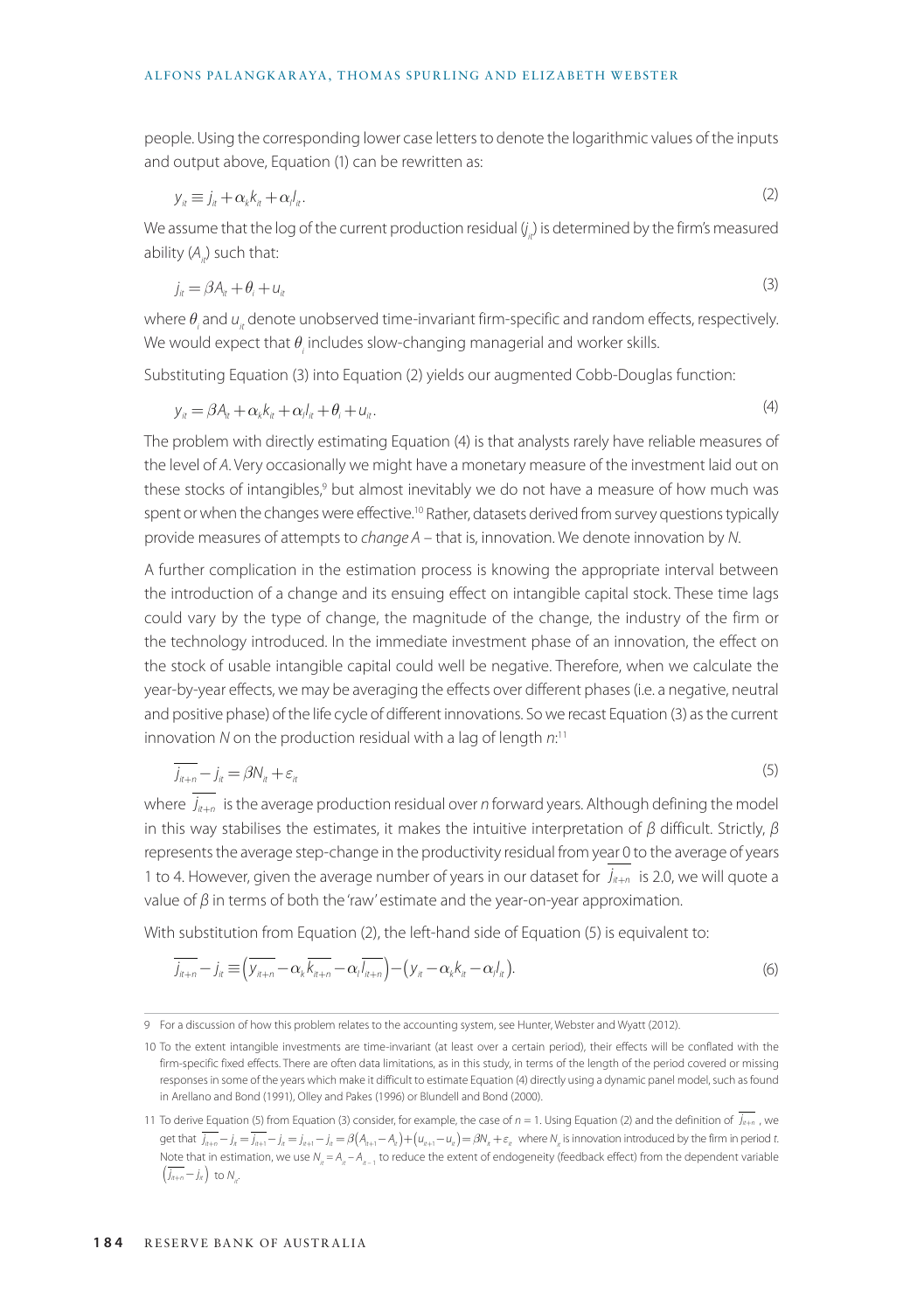Our aim is to estimate the *β* in Equation (5). To do that we first need to estimate the change in the production residual from Equation (6). Then we regress the estimated  $j_{n+n}-j_n$  on innovation ( $N_{n}$ ), as shown in Equation (5). By construction, we expect no feedback effect from net output (estimated using later period data) on *N* (measured from earlier period data). However, this proposition is testable.

We can expand Equation (5) by disaggregating firm-level innovation (*N*) into firm-level innovation in: the range of products (P<sub>ii</sub>); managerial processes (M<sub>ii</sub>); operational procedures (O<sub>ii</sub>); and marketing methods (D<sub>ix</sub>), such that:

$$
\overline{j_{n+n}} - j_n = \beta_p P_n + \beta_m M_n + \beta_o O_n + \beta_d D_n + \varepsilon_n.
$$
\n(5a)

Furthermore, we can also expand Equation (5) by including the effect of prior collaborations on changes to intangible capital stock by including a prior collaboration variable (C<sub>i</sub>) in the estimation.

$$
\overline{j_{k+n}} - j_k = \beta_p N_k + \beta_c C_k + \varepsilon_k. \tag{5b}
$$

Equations (5), (5a) and (5b) are our main estimating equations.

## **4. The ABS Data**

Our empirical analysis uses an unpublished, confidential Australian Bureau of Statistics (ABS) dataset of over 7 000 Australian SMEs for the period 2005/06 to 2011/12. In this dataset, Business Characteristics Survey data is linked by Australian business number to the corresponding business income taxation and business activity taxation data (the taxation data is from the Australian Taxation Office (ATO)). To contain respondent burden, firms are rotated out of the survey after five years and replaced by a new cohort. The response rate for the survey was approximately 95 per cent in all years.<sup>12</sup> After we exclude firms from agriculture, forestry and fishing, we are left with 23 380 firm-year observations. For the analysis of these data, the data extraction and execution of our programs was undertaken by officers of the ABS who removed all identifiers from the outputs before release.

The advantage of this dataset is twofold: size and diversity. With the exception of R&D studies, most existing studies use datasets that are either cross-sectional, small or unrepresentative. Although suggestive, one cannot draw strong causality conclusions from these studies – a causal analysis should, as a minimum, include both cross-sectional and time-series dimensions. Second, the explanatory and dependent variables in the ABS dataset are drawn from separate sources. As it is much harder to find patterns in data drawn from independent sources, any statistically significant results have an additional degree of robustness. It is too easy to find correlations in data reported by the same respondent.

We define our time of analysis to be the survey sequence year, not calendar year, due to the cohort rotation. This means we model the effect of a change in innovation (*N*) in year 0 on the average yearly growth in productivity over the subsequent one to four years (bearing in mind we are using an unbalanced panel of up to five years).

Table A1 compares our sample with the estimated population of SME firm counts. It shows an over-representation of mining and manufacturing firms and an under-representation in construction,

<sup>12</sup> Firms are directed by the Australian Government to complete the survey and the response rate is very high.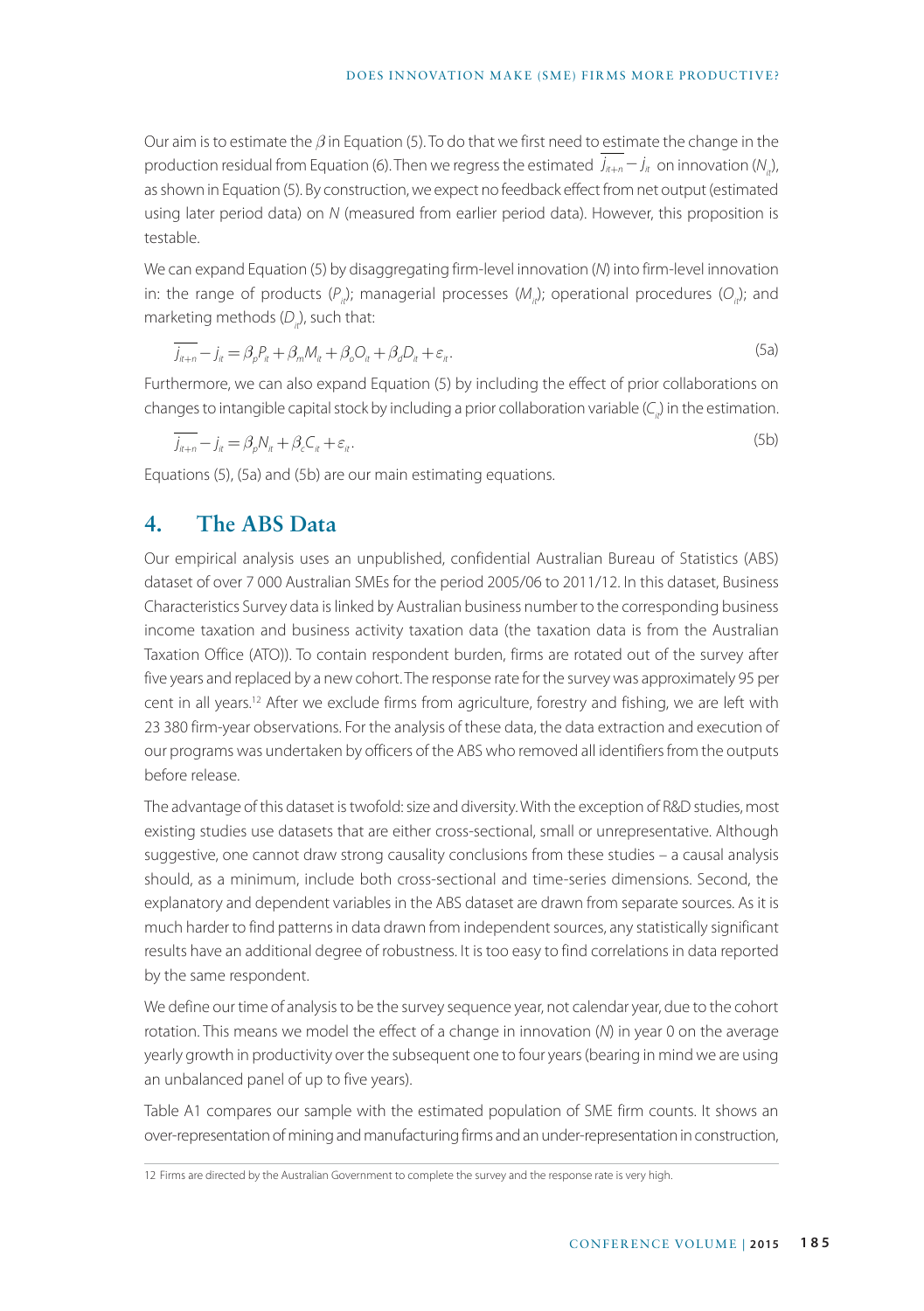#### ALFONS PALANGKARAYA, THOMAS SPURLING AND ELIZABETH WEBSTER

retail trade, professional, scientific & technical services, and health care & social assistance firms. Aside from these differences, the sample is broadly representative. Table A2 shows that nearly two-thirds of firms were private companies, one in five were trusts and one in ten were partnerships.

A full description of the variables used in the estimations is presented in Table A3. Briefly: the value of output is total sales less material inputs; the value of the tangible capital stock is non-current assets; and employment is the number of persons working in the firm during the last pay period. To control for cross-industry effects in the productivity estimates, we normalise each variable in the production function with respect to the industry average for each year. For variables denoted in current prices, such as output and tangible capital, the normalisation also substitutes for the need for industry-specific price deflators (Klette 1999).<sup>13</sup> Flow variables refer to activity up until year-end 30 June and stock variables are as of 30 June. The first stage, Equation (2), only includes (normalised) output, capital stock and employment.

In the second stage (Equations (5), (5a) and (5b)) we regress  $j_{n+n}-j_n$  against prior measures of innovative activities. We measure the explanatory variable – innovation – in three different ways:

- **•** a binary variable for whether or not the business introduced any new or significantly improved goods and services, operational processes, organisational and managerial processes or marketing methods
- the mean number of types of innovations introduced (from a possible 19 types)<sup>14</sup>
- **•** a factor comprising: the four types of business innovation listed above; the number of types of innovations introduced; whether the firm had been involved in a collaboration; whether the firm had collaborated for the purpose of innovation; and the extent of business focus on innovation.

All innovation variables relate to the firm's activity in the year to 30 June.

In Equation (5a), we disaggregate innovative activity into the four main types listed in the first bullet point above. In Equation (5b), we test for the effect of prior collaboration in two possible ways. First, whether the firm was involved in a collaborative arrangement for any purpose such as marketing, joint buying, manufacturing, supply chain access or R&D. Second, whether the business collaborated specifically for the purposes of innovation (given the firm had introduced an innovation). We are able to disaggregate the second measure according to whether the partners were in Australia or overseas, or were from a research-oriented organisation (science-based collaboration) or not. All collaboration variables relate to the firm's activity in the year to 30 June.

Table 1 presents the mean and standard deviation for these variables for the first and last years of our dataset. The mean value of output was \$1.14 million in 2005/06 and \$1.41 million in 2011/12. The mean

<sup>13</sup> The alternative is using either a combination of broader GDP or sector price deflators or nominal values. Our estimates are robust to whether or not we use nominal values.

<sup>14</sup> Separately identified innovations comprise new or significantly improved: goods; services; methods of manufacturing or producing goods or services; logistics, delivery or distribution methods for goods and services; supporting activities for business operations; other operational processes; knowledge management processes; the organisation of work; business practices for organising procedures; methods of organising work responsibilities and decision-making; significant changes in relations with others; methods of organising external relations with other firms or institutions; other organisational/managerial processes; the design or packaging of a good or service; media or techniques for product promotion; sales or distribution methods/methods of product placement or sales channels; methods of pricing goods or services; and other market innovation.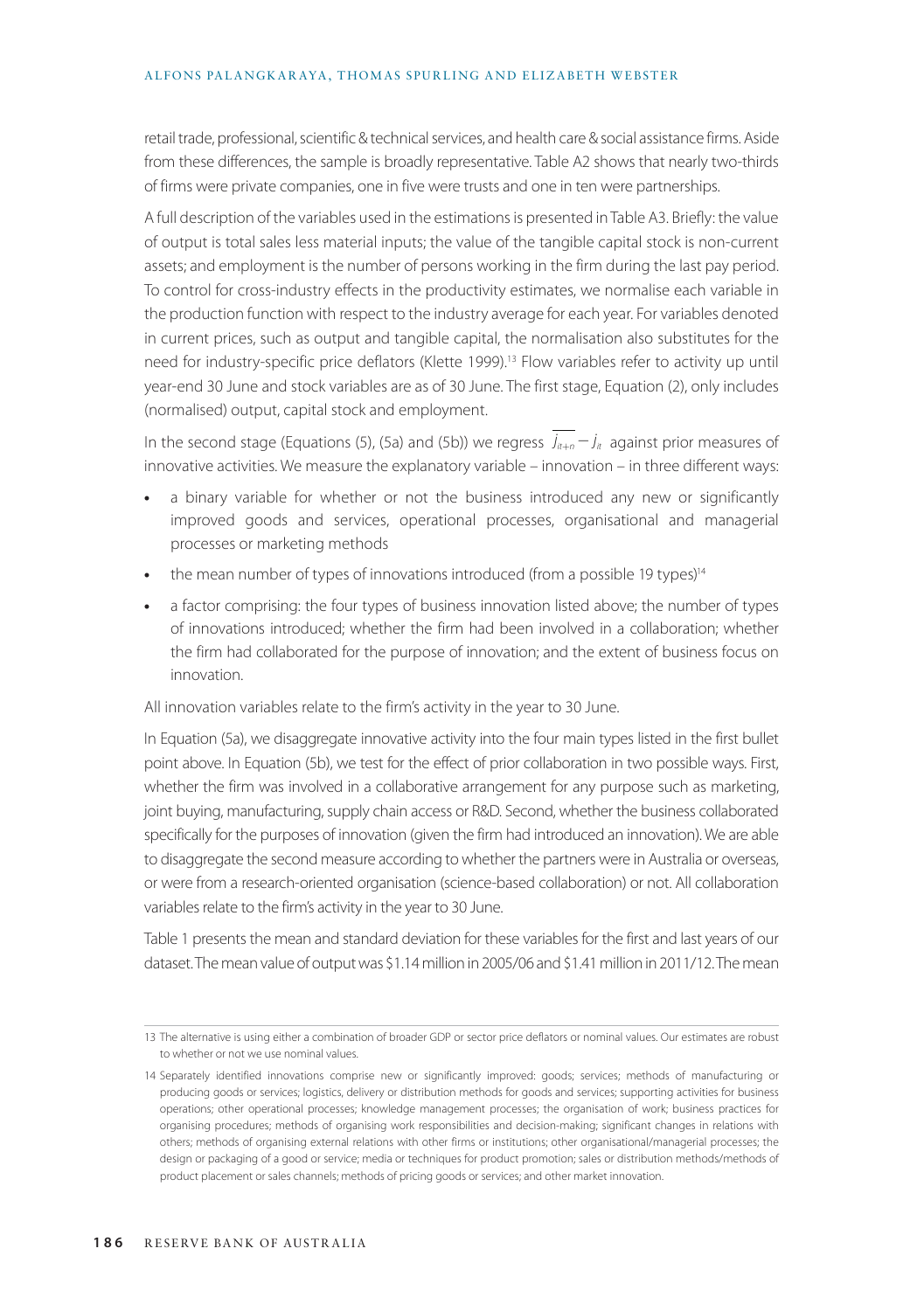value of tangible capital stock was \$0.96 million and \$1.05 million. Average employment was close to 17 people in both years.

About half of all firms had introduced an innovation (either new to the firm or new to the world) in the last 12 months. The type of innovation introduced was evenly split between: new good or service; operational processes; organisational and/or managerial processes; and marketing. In 2005/06, 12 per cent of SMEs had participated in at least one collaboration; 17 per cent had done so in 2011/12. About 10 per cent had participated in an innovation-specific collaboration (in both 2005/06 and 2011/12). Of these innovation-oriented collaborations, most were with Australian-based organisations and very few were with science-based organisations.15

| Variable                                                     |       | 2005/06 sample        |       | 2011/12 sample        |
|--------------------------------------------------------------|-------|-----------------------|-------|-----------------------|
|                                                              | Mean  | Standard<br>deviation | Mean  | Standard<br>deviation |
| Output (A\$m)                                                | 1.14  | 1.75                  | 1.41  | 2.26                  |
| Tangible capital stock (A\$m)                                | 0.96  | 2.32                  | 1.05  | 2.45                  |
| Employment                                                   | 16.91 | 22.02                 | 16.72 | 21.74                 |
| Change in intangible capital stock                           | 0.61  | 0.78                  | 0.58  | 0.73                  |
| Innovation business focus                                    | 1.34  | 1.04                  | 1.39  | 1.04                  |
| Innovation introduced                                        | 0.50  | 0.50                  | 0.47  | 0.50                  |
| Innovation diversity                                         | 0.07  | 0.10                  | 0.07  | 0.11                  |
| New good or service                                          | 0.26  | 0.44                  | 0.22  | 0.41                  |
| Operational processes                                        | 0.30  | 0.46                  | 0.24  | 0.43                  |
| Organisational/management<br>processes                       | 0.27  | 0.44                  | 0.27  | 0.44                  |
| Marketing method                                             | 0.20  | 0.40                  | 0.24  | 0.42                  |
| Collaboration - any                                          | 0.12  | 0.33                  | 0.17  | 0.38                  |
| Collaboration - innovation                                   | 0.09  | 0.29                  | 0.11  | 0.31                  |
| Innovation introduced and<br>collaborated (Australia)        | 0.07  | 0.26                  | 0.03  | 0.16                  |
| Innovation introduced and<br>collaborated (overseas)         | 0.02  | 0.14                  | 0.003 | 0.06                  |
| Innovation introduced and<br>collaborated<br>(science-based) | 0.01  | 0.09                  | 0.002 | 0.04                  |

#### **Table 1: Summary of Dataset Statistics**

Notes: 2005/06 sample consists of 1 697 observations; 2011/12 sample consists of 2 332 observations Sources: ABS; ATO; Authors' calculations

15 To accommodate selection bias resulting from innovations that fail and subsequently force the firm to close, we exclude all firms which disappear from the survey before the last year of the dataset (2011/12).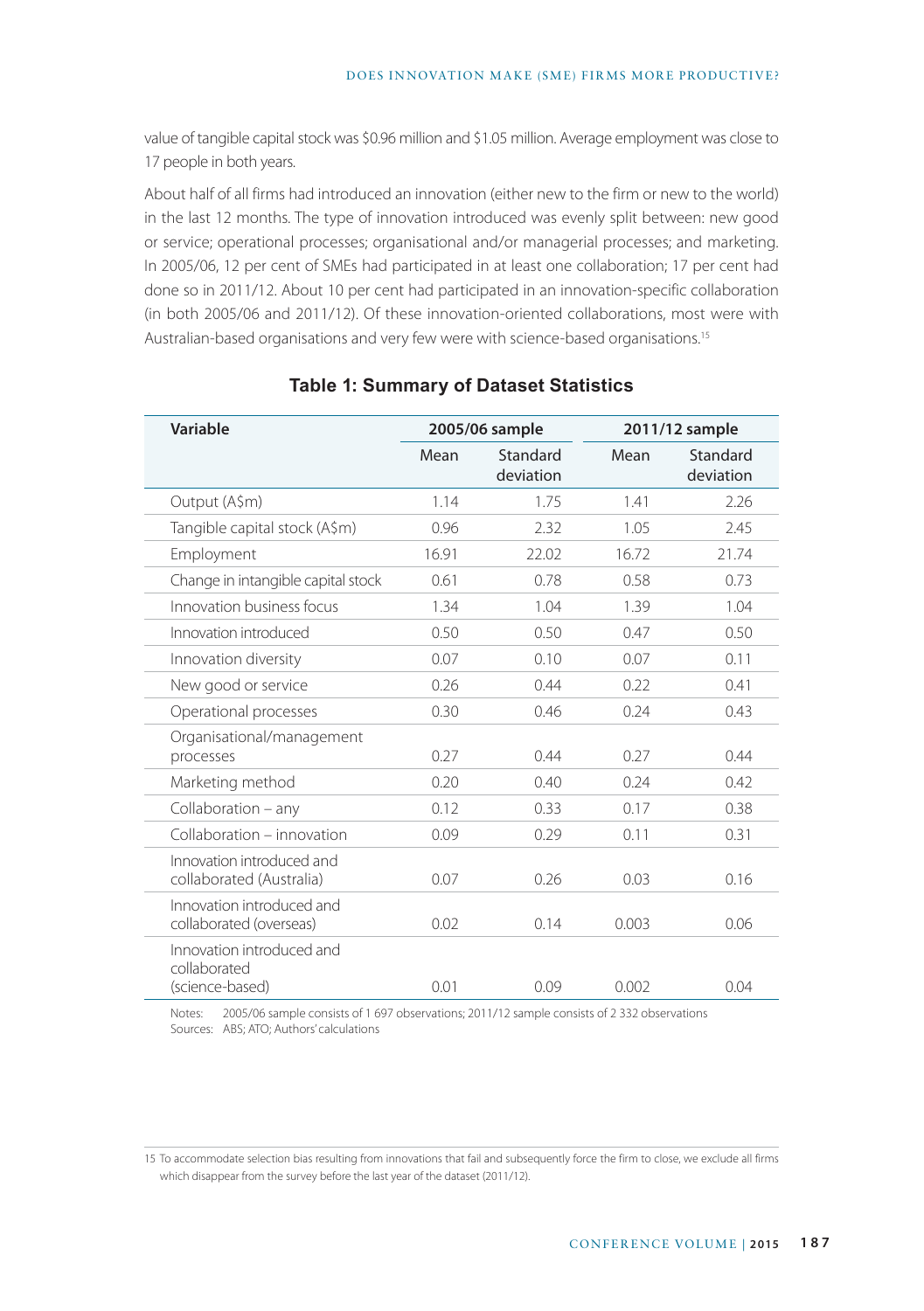## **5. Results**

The results from estimating the first stage, Equation (2), are presented in Table 2. They show output elasticities with respect to measured tangible capital stock and employment at 0.058 and 0.390, respectively. As shown in columns 2 and 3 of Table 2, these estimates are slightly higher if we exclude the not-for-profit sector and outliers.

| <b>Explanatory</b><br>variables | <b>Full sample</b> | <b>Excluding firms</b><br>in not-for-profit<br>sector <sup>(a)</sup> | <b>Excluding firms</b><br>in not-for-profit<br>sector and<br>outliers <sup>(a)(b)</sup> |
|---------------------------------|--------------------|----------------------------------------------------------------------|-----------------------------------------------------------------------------------------|
| Log (value of tangible          | $0.058***$         | $0.061***$                                                           | $0.136***$                                                                              |
| capital stock)                  | (0.012)            | (0.013)                                                              | (0.018)                                                                                 |
| Log (level of                   | $0.390***$         | $0.399***$                                                           | $0.476***$                                                                              |
| employment)                     | (0.019)            | (0.020)                                                              | (0.024)                                                                                 |
| Observations                    | 15 195             | 14474                                                                | 8384                                                                                    |
| $R^2$ -within                   | 0.059              | 0.061                                                                | 0.117                                                                                   |
| Groups                          | 7527               | 7166                                                                 | 4512                                                                                    |
| ρ                               | 0.811              | 0.808                                                                | 0.905                                                                                   |

#### **Table 2: First-stage Fixed-effects Estimation** Dependent variable is the value of output, years 1 to 4

Notes: Variables have been normalised with respect to the corresponding 2-digit ANZSIC industry average in each year; \*, \*\* and \*\*\* denote coefficient estimates are statistically significant at the 10, 5 and 1 per cent levels respectively; standard errors are in parentheses; constant included

 (a) Not-for-profit sector comprises: administrative and support services; public administration and safety; and education and training

 (b) Any firm with an annual change in the value of output, value of tangible capital stock or employment in the top or bottom 5 per cent of observations is called an outlier

Sources: ABS; ATO; Authors' calculations

Before we continue to the second stage of the estimation, it is worth making a comment about the size of these estimates, which at first glance seem to imply diseconomies of scale. Much discussion has occurred in the literature about why panel estimations of standard Cobb-Douglas production functions do not give something approximating constant-returns-to-scale technology. However, we believe elasticities of this order are economically logical given that constant returns to scale assumes that *all* inputs change *pari passu*. As discussed above, labour and tangible assets do not constitute all the fundamental factors of production. There are other very important intangible factors such as managerial talent, know-how, synergies in the workplace and the governance of the business. Accordingly, we expect that we would observe diminishing returns if we increase only the combination of (head counts of ) labour and tangible assets, *ceteris paribus*. Nonetheless, for our purposes, we only need an unbiased measure of the mean fixed effect plus a random error term  $(j_{i+n})$  for each firm. These residuals relate to productivity in years 1 to 4, and have been normalised for industry.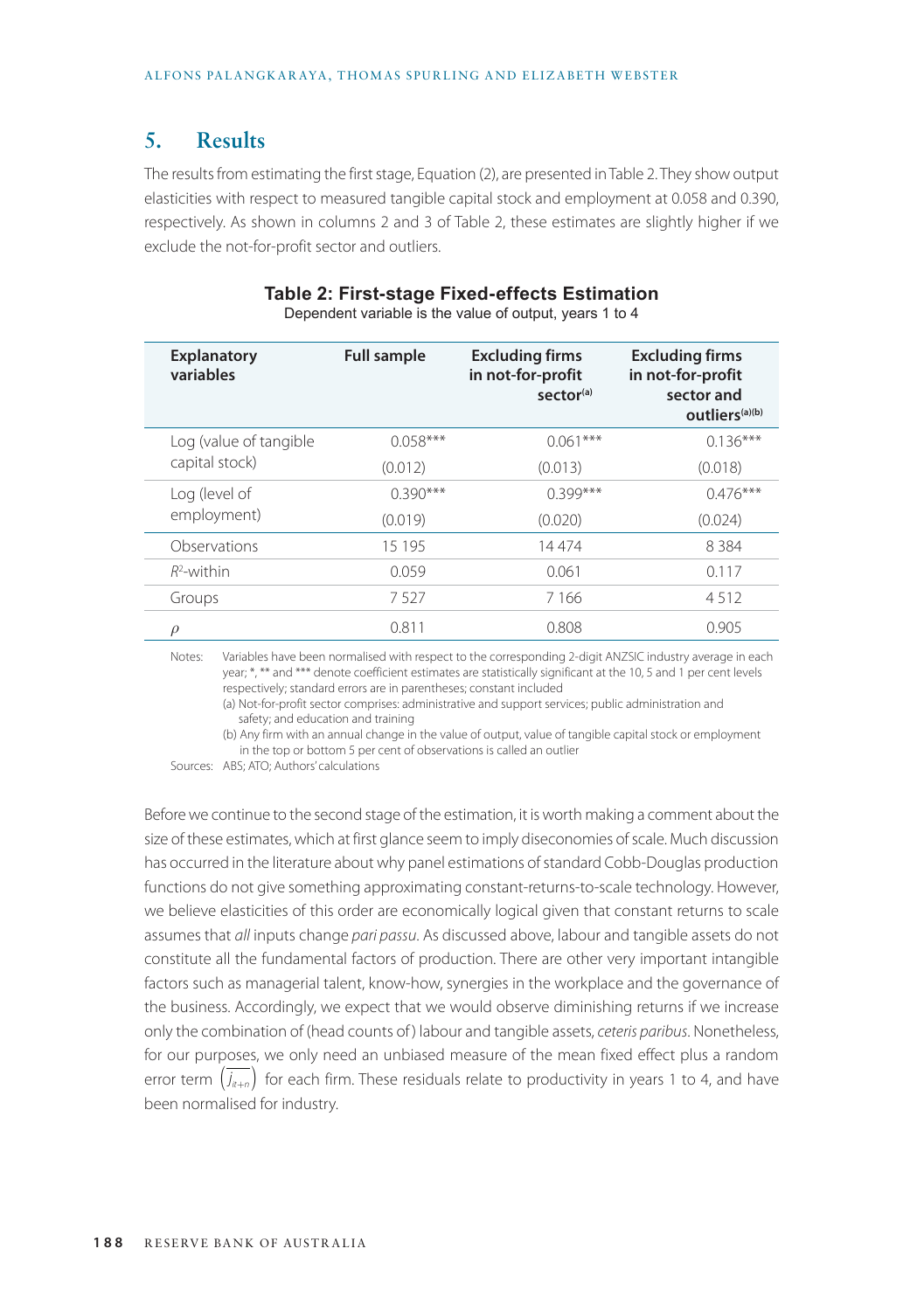From Table 2, in the full sample, we calculate the log of the production residual for firm *i* in year 0 as:

$$
j_{i0} = y_{i0} - 0.058 \times k_{i0} - 0.390 \times l_{i0} -
$$
constant. <sup>16</sup>

We use the difference  $(j_{1,2,3,4} - j_{i0})$  as the dependent variable in the estimation of Equations (5), (5a) and (5b).

The second stage – Equations (5), (5a) and (5b) – comprises: two measures of overall innovative activity; four disaggregated measures of innovation; and five measures of collaboration. Since the model has been specified in logs, the *β* coefficients shown in Tables 3 to 5 give the semi-elasticity (percentage point change in output).

As shown in column (1) in Table 3, introducing an innovation in year 0 increased productivity (production residual) by 5.4 percentage points. This increment of 5.4 represents the change between year 0 and the average of years 1 to 4. Given that the average time span was 2.0 years, we can say that the introduction of an innovation leads to an annual productivity increase of 2.7 percentage points. For example, if the production residual of a non-innovator increased by 1 percentage point a year, the residual for the innovator would increase by 3.7 percentage points a year. Column (2) indicates that introducing all 19 sub-types of innovation, compared with no innovation at all, would predict a rise in productivity of about 30 percentage points (or 15 percentage points per year).<sup>17</sup> These findings are echoed by column (3), which uses the innovation factor as the explanatory variable.

Columns (4) and (5) use the presence of collaborative arrangements as a predictor of productivity growth. They show that collaboration for any reason has no effect on productivity, but collaboration for the purpose of innovation raises productivity by 8.2 percentage points (or 4.1 percentage points per year).

Bearing in mind that the four disaggregated types of innovation are not mutually exclusive, we find that only goods and services and marketing methods innovation had an impact on productivity. Column (6) shows that good or service innovation had a positive and significant effect on productivity (a rise of 6.5 percentage points, or 3.2 percentage points per year) but the coefficients for the other forms of innovation are not statistically significant. The null finding for operational processes and organisational and managerial innovation does not rule out the possibility that these forms of innovation have an effect. There could be an effect that evaporates within a shorter time window or only emerges after the five-year window.

<sup>16</sup> We use stored values and calculate to seven decimal places.

<sup>17</sup> Because our model is semi-log and the right-hand side variables are levels, the coefficients can be read directly as semi-elasticities.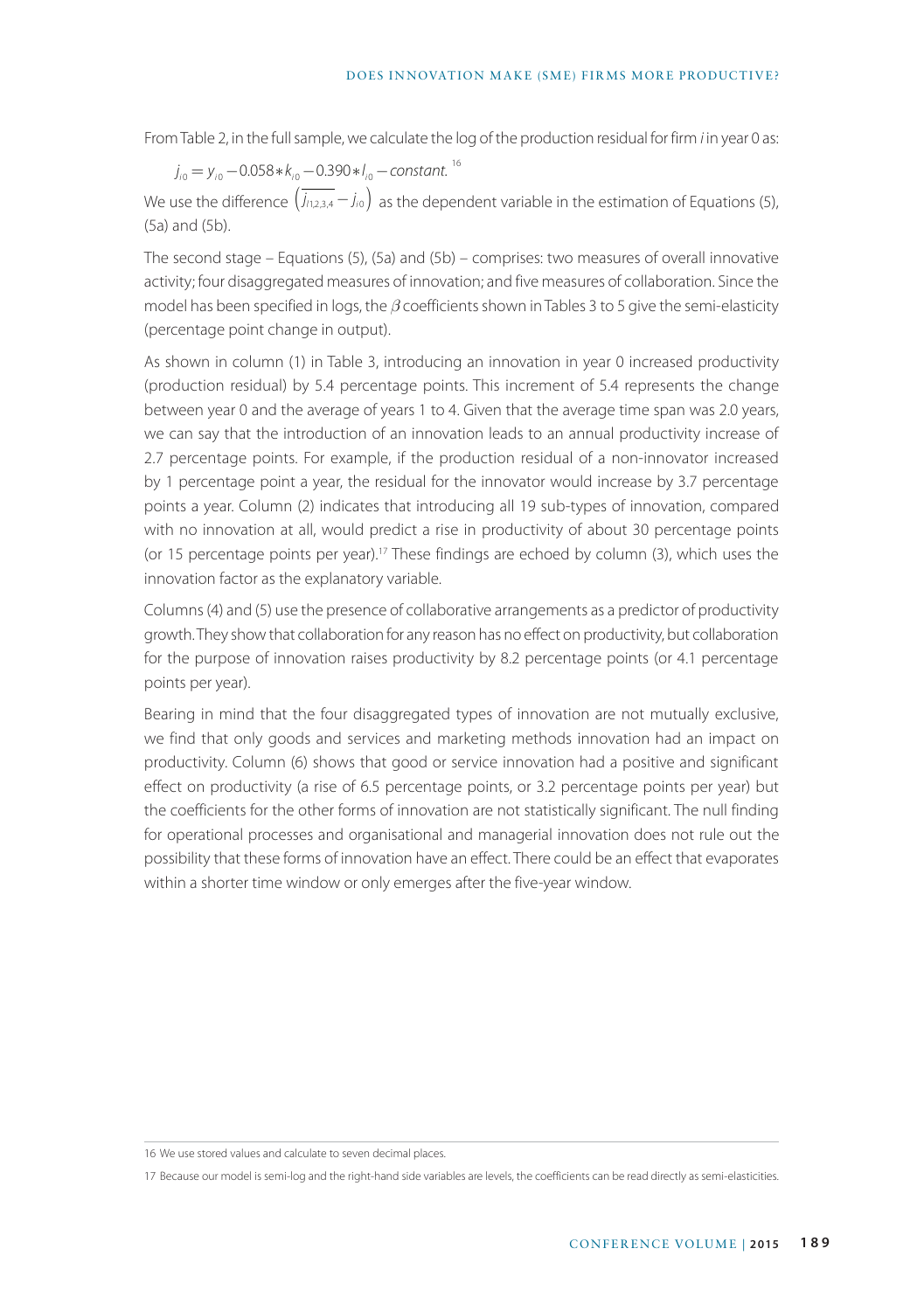|                                                  | (1)               | (2)              | (3)               | (4)              | (5)               | (6)               |
|--------------------------------------------------|-------------------|------------------|-------------------|------------------|-------------------|-------------------|
|                                                  | Equation<br>(5)   | Equation<br>(5)  | Equation<br>(5)   | Equation<br>(5b) | Equation<br>(5b)  | Equation<br>(5a)  |
| Innovation<br>introduced (1/0)                   | $5.4***$<br>(1.9) |                  |                   |                  |                   |                   |
| Innovation<br>diversity (0 to 1)                 |                   | 27.9***<br>(9.4) |                   |                  |                   |                   |
| Innovation<br>(factor)                           |                   |                  | $3.5***$<br>(1.1) |                  |                   |                   |
| Collaboration<br>(any reason)                    |                   |                  |                   | 2.2<br>(2.7)     |                   |                   |
| Collaboration<br>(innovation)                    |                   |                  |                   |                  | $8.2***$<br>(3.0) |                   |
| Type of innovation introduced                    |                   |                  |                   |                  |                   |                   |
| New good or<br>service (1/0)                     |                   |                  |                   |                  |                   | $6.5***$<br>(2.6) |
| Operational<br>processes (1/0)                   |                   |                  |                   |                  |                   | $-3.1$<br>(2.6)   |
| Organisational/<br>management<br>processes (1/0) |                   |                  |                   |                  |                   | 3.0<br>(2.6)      |
| Marketing<br>method (1/0)                        |                   |                  |                   |                  |                   | 4.0<br>(2.6)      |
| Observations                                     | 7 1 4 0           | 7 1 4 0          | 7 1 4 1           | 7 1 4 1          | 7 1 4 1           | 7 1 4 0           |
| $R^2$                                            | 0.001             | 0.001            | 0.016             | 0.001            | 0.001             | 0.002             |

#### **Table 3: Second-stage Fixed-effects Estimation – Innovation** Percentage points

Notes: Change in production residual between year 0 and the average of years 1 to 4; variables have been normalised with respect to the corresponding 2-digit ANZSIC industry average in each year; \*, \*\* and \*\*\* denote coefficient estimates are statistically significant at the 10, 5 and 1 per cent levels respectively; standard errors are in parentheses; constant included

Sources: ABS; ATO; Authors' calculations

Table 4 tests for the effects of collaboration over and above the effect of introducing an innovation. As can be seen in column (1), there are no additional effects from collaborating for any reason. However, if the collaboration was for the purposes of innovation the average production residual increases by 6.7 percentage points, or 3.3 percentage points per year (column (2)). Collaborating with an Australian-based partner raises average yearly productivity growth by 8.9 percentage points or 4.4 percentage points per year (column (3)) but there is no effect arising from an overseas partner or a science-based organisation (column (4)).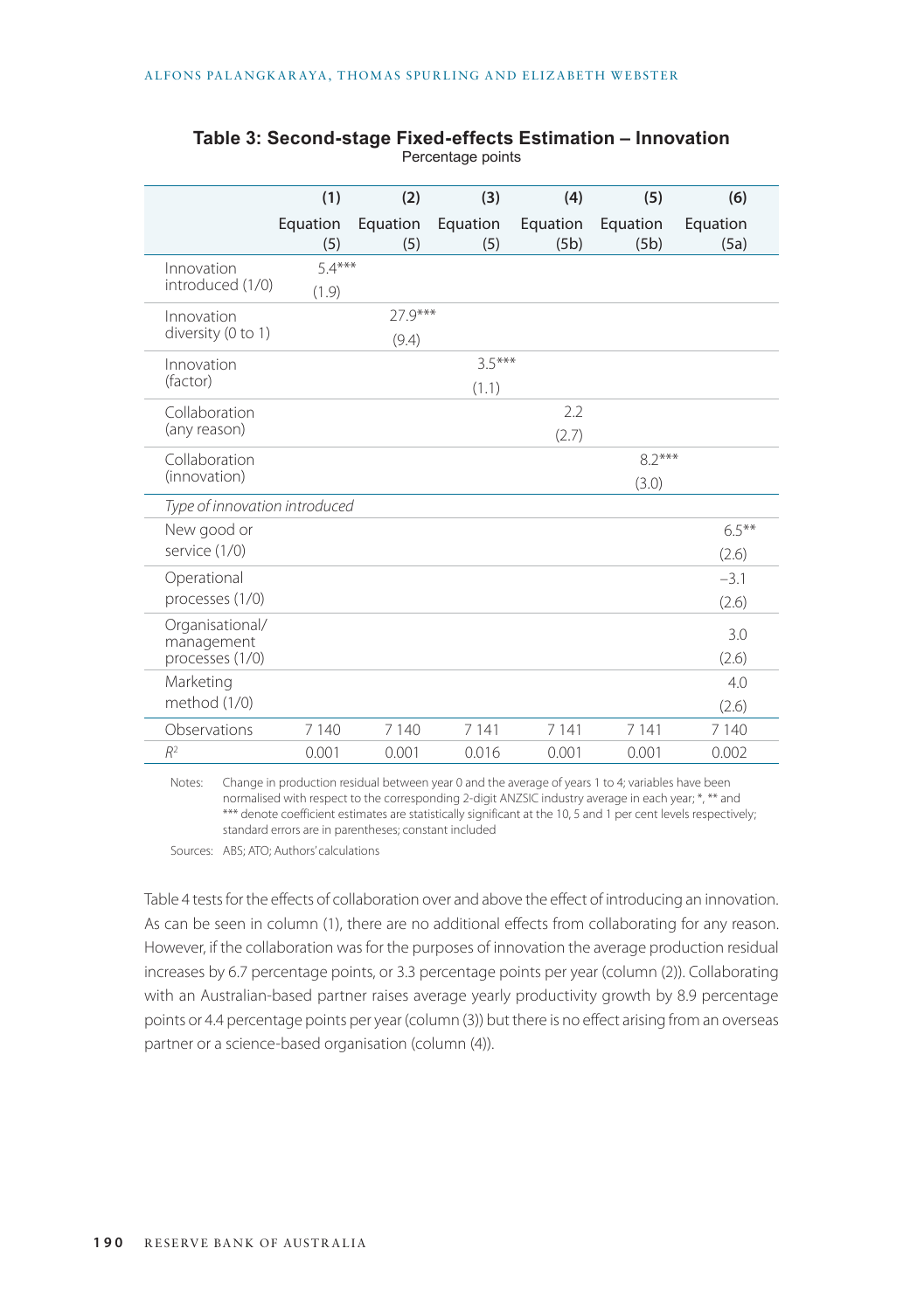|                   | (1)           | (2)           | (3)           | (4)           |
|-------------------|---------------|---------------|---------------|---------------|
|                   | Equation (5b) | Equation (5b) | Equation (5b) | Equation (5b) |
| Innovation        | $5.3***$      | $4.5***$      | $4.7***$      | $5.4***$      |
| introduced        | (1.9)         | (2.0)         | (2.0)         | (1.9)         |
| And collaboration | 0.9           |               |               |               |
| (any reason)      | (2.7)         |               |               |               |
| And collaboration |               | $6.7***$      |               |               |
| (innovation)      |               | (3.1)         |               |               |
| And collaboration |               |               | $8.9***$      |               |
| (Australia)       |               |               | (4.3)         |               |
| And collaboration |               |               | $-8.2$        |               |
| (overseas)        |               |               | (9.5)         |               |
| And collaboration |               |               |               | 2.9           |
| (science-based)   |               |               |               | (13.1)        |
| Observations      | 7 1 4 0       | 7 1 4 0       | 7 1 4 0       | 7 1 4 0       |
| $R^2$             | 0.001         | 0.002         | 0.002         | 0.001         |

#### **Table 4: Second-stage Fixed-effects Estimation – Collaboration** Percentage points

Note: See notes to Table 3

Sources: ABS; ATO; Authors' calculations

We started this article with a discussion of how these mechanical productivity estimations have limited power to explain why some firms innovate and succeed and others do not. We conjectured that this limited power is because qualitative factors, such as managerial skill and the energy and dynamism of staff, matter for the success of innovation. Although we do not have data on these factors, information on the degree of competition in the firm's product market may shed some light. If the degree of competition drives how well the firm converts innovation into productivity growth, then we have a small step towards understanding what makes firms succeed.

We define a dummy variable for being in a competitive market which is equal to one if the firm exports, has at least one product market competitor, or is foreign owned. It is zero otherwise.

Table 5 presents the main innovation and collaboration results according to a sample split on this competitive market variable. It reveals that innovation is only successful in a competitive market. However, this result is qualified by the small sample size of the 'not competitive' group. Of more interest is the size and significance of the 'collaboration for the purpose of innovation' variable. It is large (22.9 percentage points, or 11.4 percentage points per year) and significant for firms that are not in competitive product markets. This suggests that collaboration for innovation may substitute for inexperience or lack of skill by management.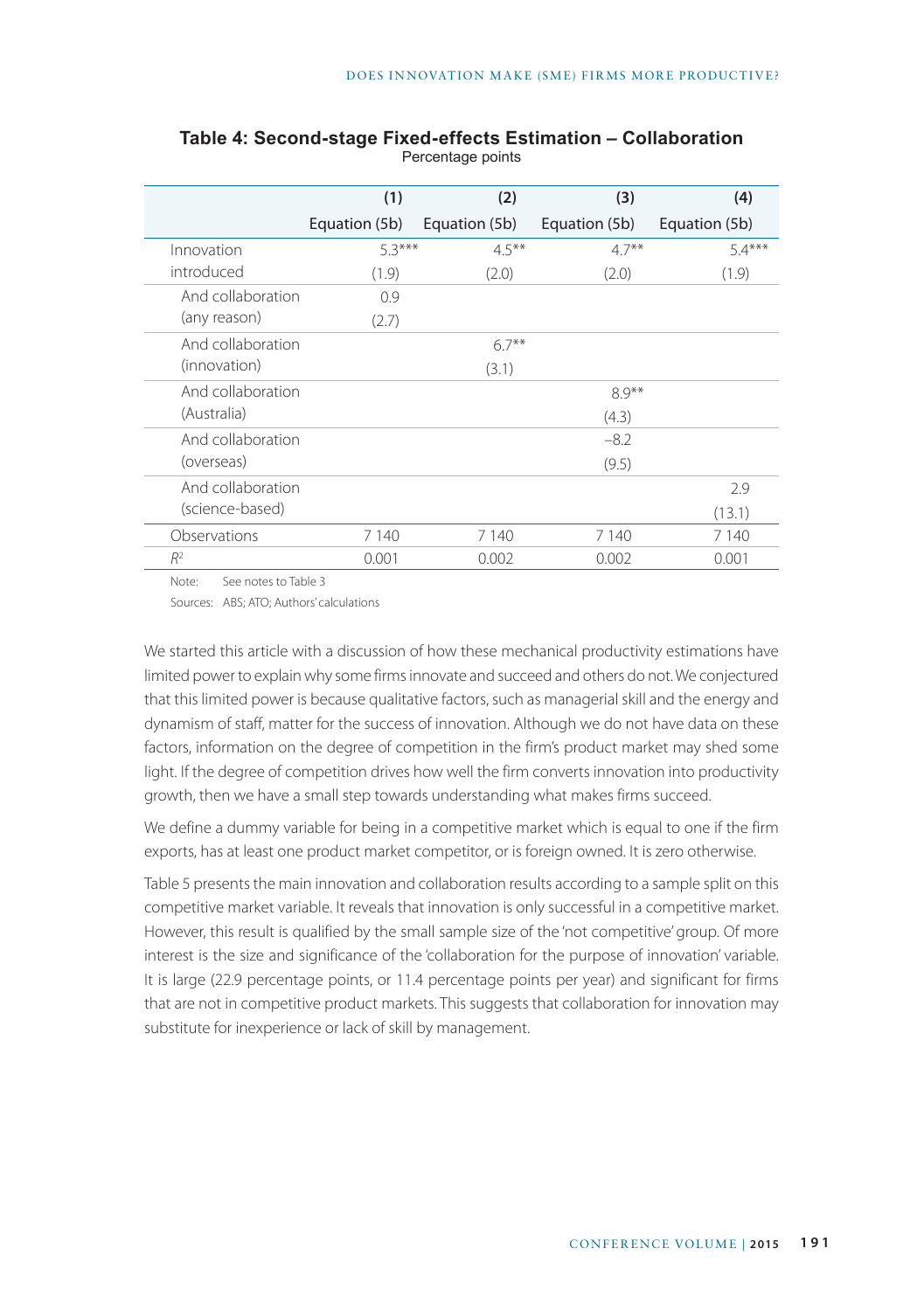|                          |                                          | $\widehat{E}$                  |             | $\widehat{c}$ |                         | $\widehat{\mathbf{c}}$ |             | $\widehat{f}$   |                         | $\overline{5}$     |
|--------------------------|------------------------------------------|--------------------------------|-------------|---------------|-------------------------|------------------------|-------------|-----------------|-------------------------|--------------------|
|                          |                                          | Competitive competitive<br>Not | Competitive | Not           | competitive Competitive | competitive<br>Not     | Competitive | Not             | competitive Competitive | Not<br>competitive |
| introduced<br>Innovation | 4.9**                                    | 5.7                            |             |               |                         |                        |             |                 |                         |                    |
| $(1/0)$                  | (2.0)                                    | (7.5)                          |             |               |                         |                        |             |                 |                         |                    |
| Innovation               |                                          |                                |             |               |                         |                        |             |                 |                         |                    |
| diversity                |                                          |                                | $25.4***$   | 34.9          |                         |                        |             |                 |                         |                    |
| (0 to 1)                 |                                          |                                | (9.7)       | (4.77)        |                         |                        |             |                 |                         |                    |
| Innovation               |                                          |                                |             |               | $3.1***$                | 4.5                    |             |                 |                         |                    |
| (factor)                 |                                          |                                |             |               | (1.1)                   | $(4.8)$                |             |                 |                         |                    |
| Collaboration            |                                          |                                |             |               |                         |                        | 2.0         |                 |                         |                    |
| (any reason)             |                                          |                                |             |               |                         |                        | $(2.8)$     | $-0.4$<br>(1.8) |                         |                    |
| Collaboration            |                                          |                                |             |               |                         |                        |             |                 | $7.1***$                | $22.9*$            |
| (innovation)             |                                          |                                |             |               |                         |                        |             |                 | (3.1)                   | (12.8)             |
| Observations             | 6542                                     | 598                            | 6542        | 598           | 6542                    | 598                    | 6542        | 598             | 6542                    | 598                |
| $\approx$                | 0.001                                    | 0.001                          | 0.001       | 0.001         | 0.000                   | 0.000                  | 0.001       | 0.005           | 0.001                   | 0.001              |
| Note:                    | See notes for Table 3                    |                                |             |               |                         |                        |             |                 |                         |                    |
|                          | Sources: ABS; ATO; Authors' calculations |                                |             |               |                         |                        |             |                 |                         |                    |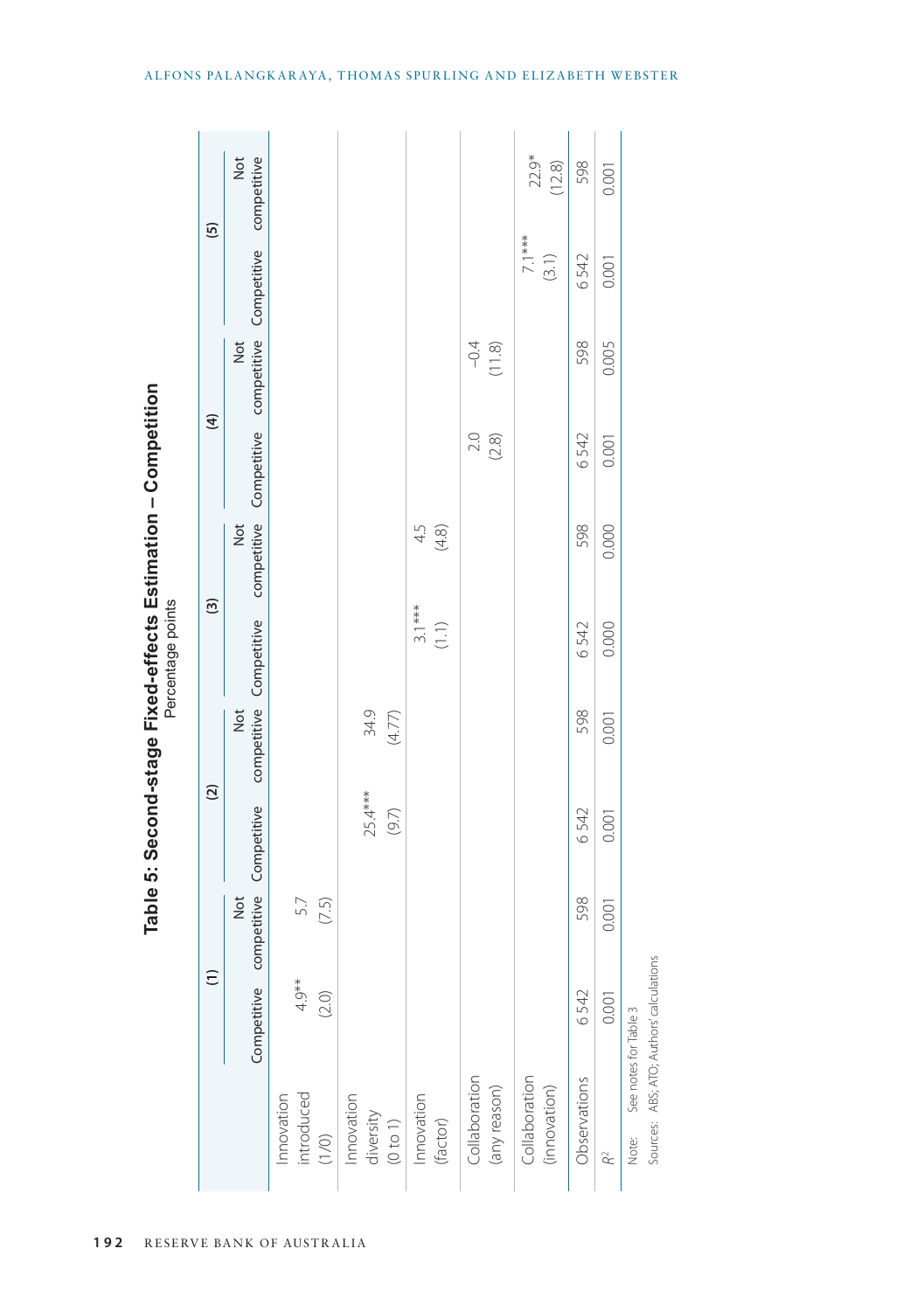## **6. Conclusion**

Until now, there have been no large-scale firm-level econometric analyses of the effects of innovation (and collaboration) on firm productivity for Australia. Our headline conclusion is that SME firms that previously introduced innovations had an annual productivity increase that was 2.7 percentage points higher than non-innovating firms over the subsequent year. Furthermore, innovating firms with Australian-based collaborations raised their productivity by 4.4 percentage points per year.

Given the nexus between profits and productivity, one might well ask: why don't all firms innovate? Why doesn't competition force all firms to be active and aggressive promoters of new products and ways of operating? One explanation is that competition is simply missing in many markets. Managers may know what would improve performance but lack the incentives from competition or the owners of the business to implement them.

However, competition, or lack thereof, may not be the only explanation. Economic theory tells us that some factors of production can be difficult to replicate; some firms possess these and others do not. A factor that is not easily imitated will not be eroded by competition. The managerial literature is more advanced and nuanced on this point. According to Bloom *et al* (2013), managers might not innovate because they do not realise that they are inefficient or, if they do, they may not know how to implement the necessary changes. A complicated constellation of complementary activities may be needed for success, such as: particular collaborations; specialist in-house skills; intellectual property; marketing activities; capital investments; and training for employees. Identifying what these factors are is the Holy Grail and the subject of our ongoing research.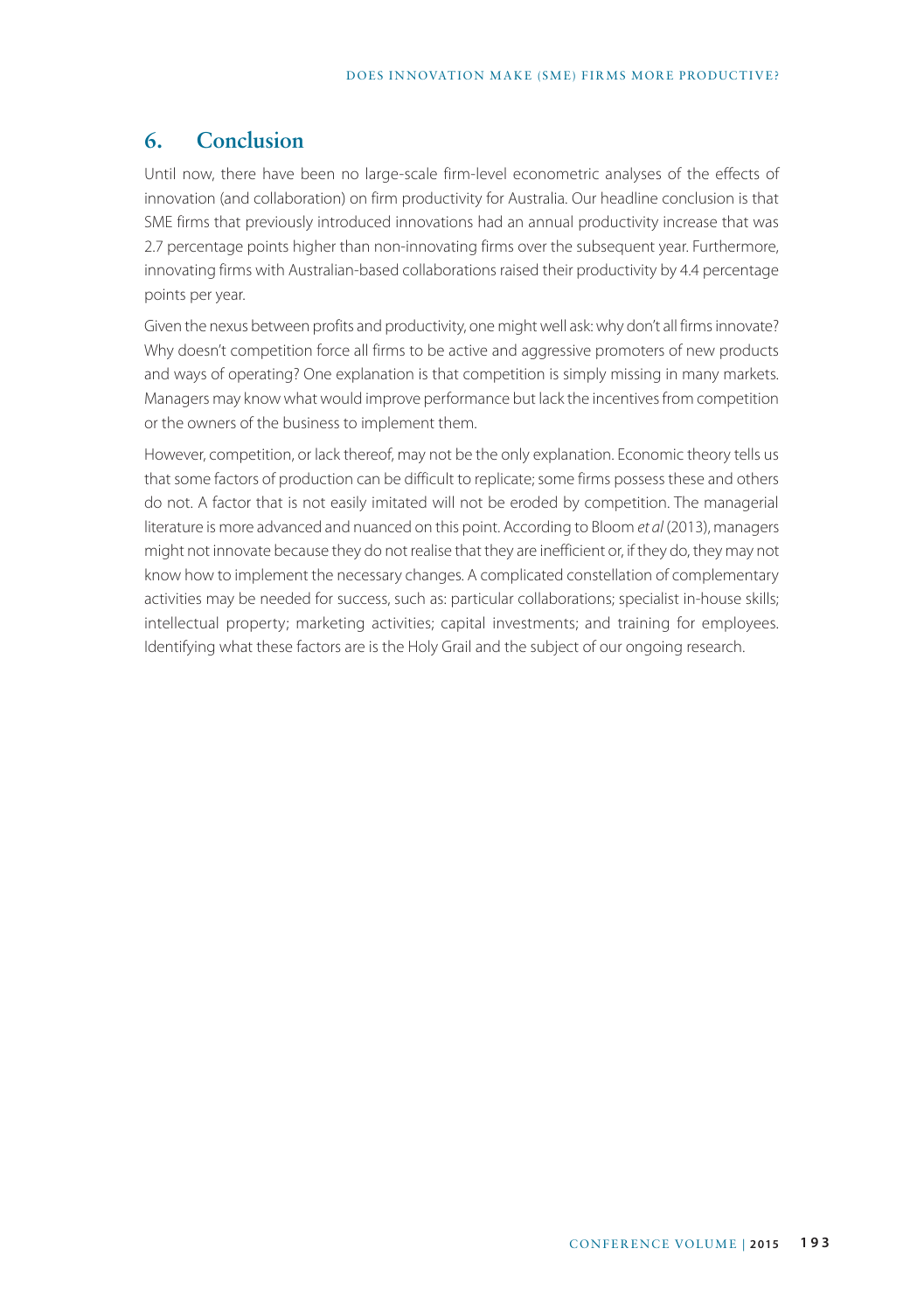## **Appendix A: Data Summary**

| Industry<br>(ANZSIC06)                             | <b>ABS</b> population count |                   | <b>ABS BCS-BAS-BIT sample</b><br>(used in first-stage<br>estimation) |                   |
|----------------------------------------------------|-----------------------------|-------------------|----------------------------------------------------------------------|-------------------|
|                                                    | June 2012                   | Share of<br>total | 2005/06 to<br>2011/12                                                | Share of<br>total |
| Mining                                             | 3712                        | 0.5               | 995                                                                  | 4.2               |
| Manufacturing                                      | 49 472                      | 6.4               | 3740                                                                 | 15.8              |
| Electricity, gas, water<br>and waste services      | 2727                        | 0.4               | 376                                                                  | 1.6               |
| Construction                                       | 135 640                     | 17.6              | 1849                                                                 | 7.8               |
| Wholesale trade                                    | 41 422                      | 5.4               | 2 1 2 5                                                              | 9.0               |
| Retail trade                                       | 80 251                      | 10.4              | 1455                                                                 | 6.2               |
| Accommodation<br>and food services                 | 58 630                      | 7.6               | 1566                                                                 | 6.6               |
| Transport, postal<br>and warehousing               | 40 448                      | 5.2               | 1884                                                                 | 8.0               |
| Information media and<br>telecommunications        | 7 2 2 9                     | 0.9               | 1 1 3 0                                                              | 4.8               |
| Financial and<br>insurance services                | 33 136                      | 4.3               | 452                                                                  | 1.9               |
| Rental, hiring and<br>real estate services         | 32 361                      | 4.2               | 1 2 7 0                                                              | 5.4               |
| Professional, scientific<br>and technical services | 111746                      | 14.5              | 1645                                                                 | 7.0               |
| Administrative and<br>support services             | 36 218                      | 4.7               | 1048                                                                 | 4.4               |
| Public administration<br>and safety                | 3744                        | 0.5               | 11                                                                   | 0.0               |
| Education and training                             | 11735                       | 1.5               | 33                                                                   | 0.1               |
| Health care and<br>social assistance               | 50 195                      | 6.5               | 343                                                                  | 1.5               |
| Arts and recreation<br>services                    | 9072                        | 1.2               | 1037                                                                 | 4.4               |
| Other services                                     | 48782                       | 6.3               | 1699                                                                 | 7.2               |
| Not known                                          | 14 668                      | 1.9               | 995                                                                  | 4.2               |
| Total                                              | 771 188                     | 100.0             | 23 653                                                               | 100.0             |

### **Table A1: Counts of SME Firms**

Notes: 1–199 employees, excludes agriculture, forestry and fishing; BCS = Business Characteristics Survey; BAS = business activity statement; BIT = business income tax

Sources: ABS; ATO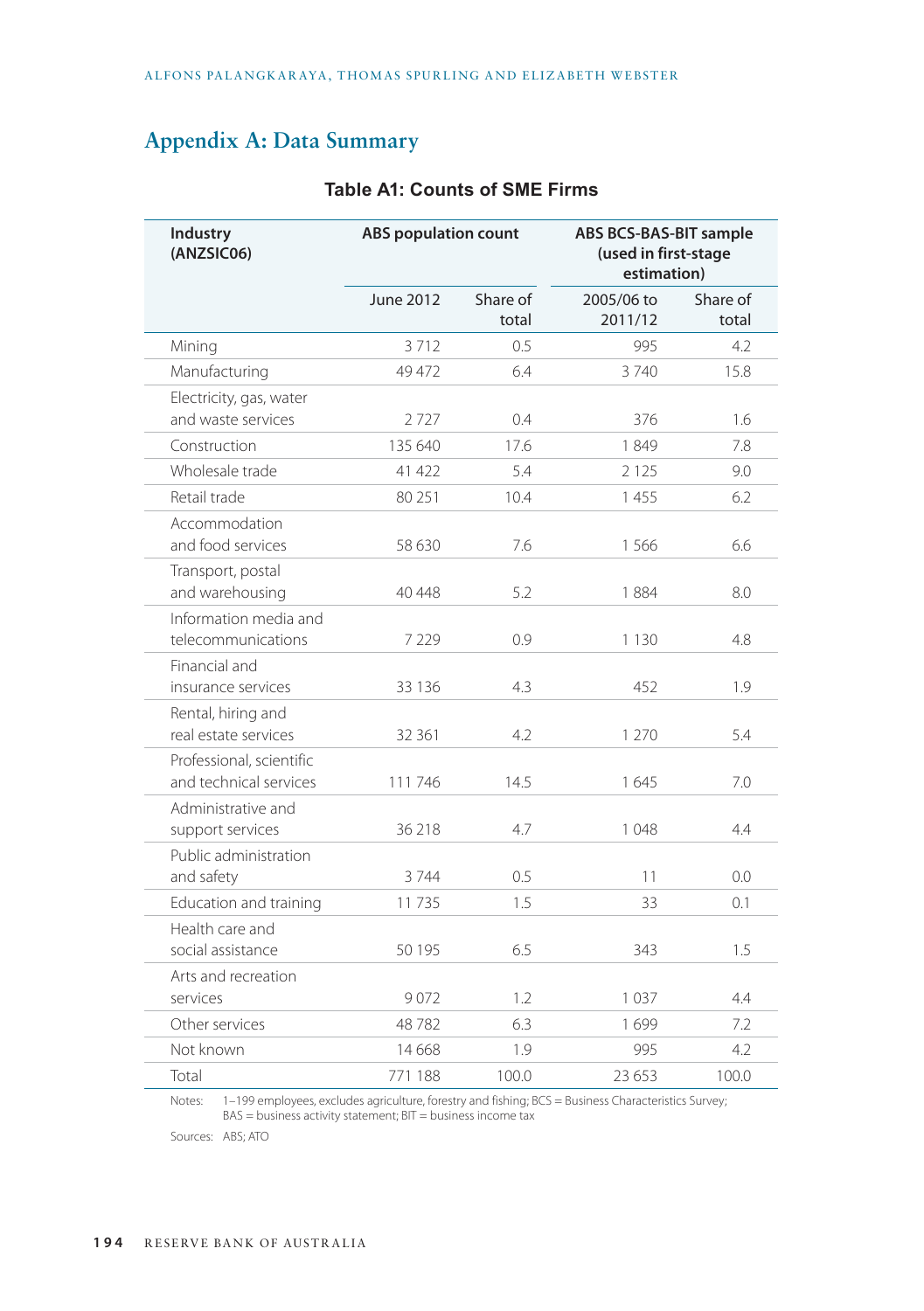| Type of legal organisation    | Per cent |
|-------------------------------|----------|
| Public (limited)              | 0.7      |
| Private (proprietary limited) | 63.3     |
| Partnership                   | 11.7     |
| Trust                         | 23.1     |
| Other                         | 0.8      |
| Total                         | 100 O    |

## **Table A2: ABS BCS-BAS-BIT Sample by Type of Legal Organisation**

Notes: See notes to Table A1; 2008 TOLO Classification Sources: ABS; ATO

## **Table A3: Variable Definition – ABS BCS-BAS-BIT Sample**

| Variable                     | Source             | <b>Definition</b>                                                                                                                                                                                                                                                   | <b>Scale</b> |
|------------------------------|--------------------|---------------------------------------------------------------------------------------------------------------------------------------------------------------------------------------------------------------------------------------------------------------------|--------------|
| Sales                        | <b>BAS</b>         | Total sales; A\$ million                                                                                                                                                                                                                                            | 2.45         |
| Material inputs              | <b>BIT</b>         | Cost of sales for tax purposes; A\$ million                                                                                                                                                                                                                         | 1.49         |
| Tangible capital<br>stock    | BIT                | Non-current (derived) assets; includes assets that<br>the company holds for at least one year, e.g. cars,<br>land, buildings, office equipment, computers,<br>bonds, stocks, notes, patents, trademarks, and<br>goodwill; A\$ million                               | $0 - 41.5$   |
| Employment                   | <b>BCS</b>         | Number of persons working for this firm during<br>last pay period                                                                                                                                                                                                   | $0 - 250$    |
| Innovation<br>business focus | BCS <sup>(a)</sup> | Business focus = innovation focus $> 0$                                                                                                                                                                                                                             | 0/1          |
| Innovation<br>introduced     | BCS <sup>(a)</sup> | Introduced any new or significantly improved:<br>good or service; operation processes;<br>organisational/managerial processes; marketing<br>methods                                                                                                                 | 0/1          |
| Innovation<br>diversity      | BCS <sup>(a)</sup> | Number of different types of innovations<br>introduced                                                                                                                                                                                                              | $0 - 19$     |
| New good or<br>service       | <b>BCS</b>         | Introduced any new or significantly improved:<br>goods; services                                                                                                                                                                                                    | 0/1          |
| Operational<br>processes     | <b>BCS</b>         | Introduced any new or significantly improved:<br>methods of manufacturing or producing goods<br>or services; logistics, delivery or distribution<br>methods for goods or services; supporting<br>activities for business operations; other<br>operational processes | 0/1          |

(*continued next page*)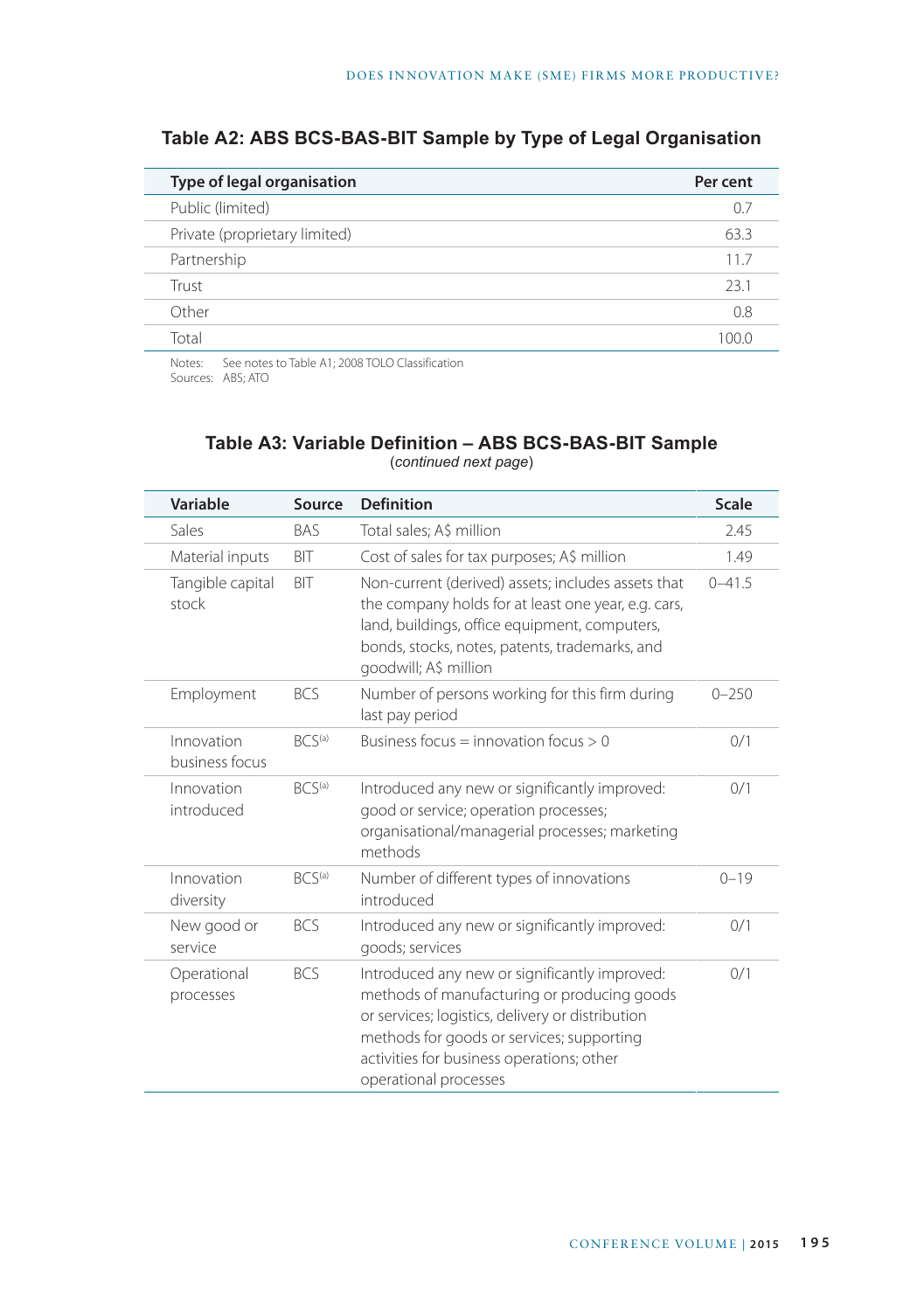| Variable                                                     | Source             | <b>Definition</b>                                                                                                                                                                                                                                                                                                                                                                                                  | <b>Scale</b> |
|--------------------------------------------------------------|--------------------|--------------------------------------------------------------------------------------------------------------------------------------------------------------------------------------------------------------------------------------------------------------------------------------------------------------------------------------------------------------------------------------------------------------------|--------------|
| Organisational/<br>management<br>processes                   | <b>BCS</b>         | Introduced any new or significantly improved:<br>knowledge management processes;<br>organisation of work; business practices for<br>organising procedures; methods of organising<br>work responsibilities and decision-making;<br>significant changes in relations with others;<br>methods of organising external relations<br>with other businesses or institutions: other<br>organisational/managerial processes | 0/1          |
| Marketing<br>method                                          | <b>BCS</b>         | Introduced any new or significantly improved:<br>design or packaging of a good or service; media<br>or techniques for product promotion; sales<br>or distribution methods/methods of product<br>placement or sales channels; methods of pricing<br>goods or services; other market innovation                                                                                                                      | 0/1          |
| Innovation<br>introduced -<br>science-based                  | BCS <sup>(a)</sup> | Introduced an innovation and sources of<br>ideas/information were: universities or other<br>higher education institutions; government<br>agencies; private non-profit research institutions;<br>commercial laboratories/R&D enterprises                                                                                                                                                                            | 0/1          |
| Innovation<br>introduced<br>– non-science-<br>based          | BCS <sup>(a)</sup> | Introduced an innovation and not science-based<br>as defined above                                                                                                                                                                                                                                                                                                                                                 | 0/1          |
| Collaboration<br>$-$ any                                     | <b>BCS</b>         | Has a cooperative ('collaborative' from 2007/08<br>onwards) arrangement (any type)                                                                                                                                                                                                                                                                                                                                 | 0/1          |
| Collaboration -<br>innovation                                | <b>BCS</b>         | Introduced an innovation and collaborated for<br>innovation                                                                                                                                                                                                                                                                                                                                                        | 0/1          |
| Innovation<br>introduced and<br>collaborated<br>(Australia)  | BCS <sup>(a)</sup> | Introduced an innovation and collaborated<br>within Australia for innovation                                                                                                                                                                                                                                                                                                                                       | 0/1          |
| Innovation<br>introduced and<br>collaborated<br>(overseas)   | BCS <sup>(a)</sup> | Introduced an innovation and collaborated<br>overseas for innovation                                                                                                                                                                                                                                                                                                                                               | 0/1          |
| Innovation<br>introduced and<br>collaborated (not<br>stated) | <b>BCS</b>         | Introduced an innovation and collaborated<br>(location not stated) for innovation                                                                                                                                                                                                                                                                                                                                  | 0/1          |

#### **Table A3: Variable Definition – ABS BCS-BAS-BIT Sample** (*continued next page*)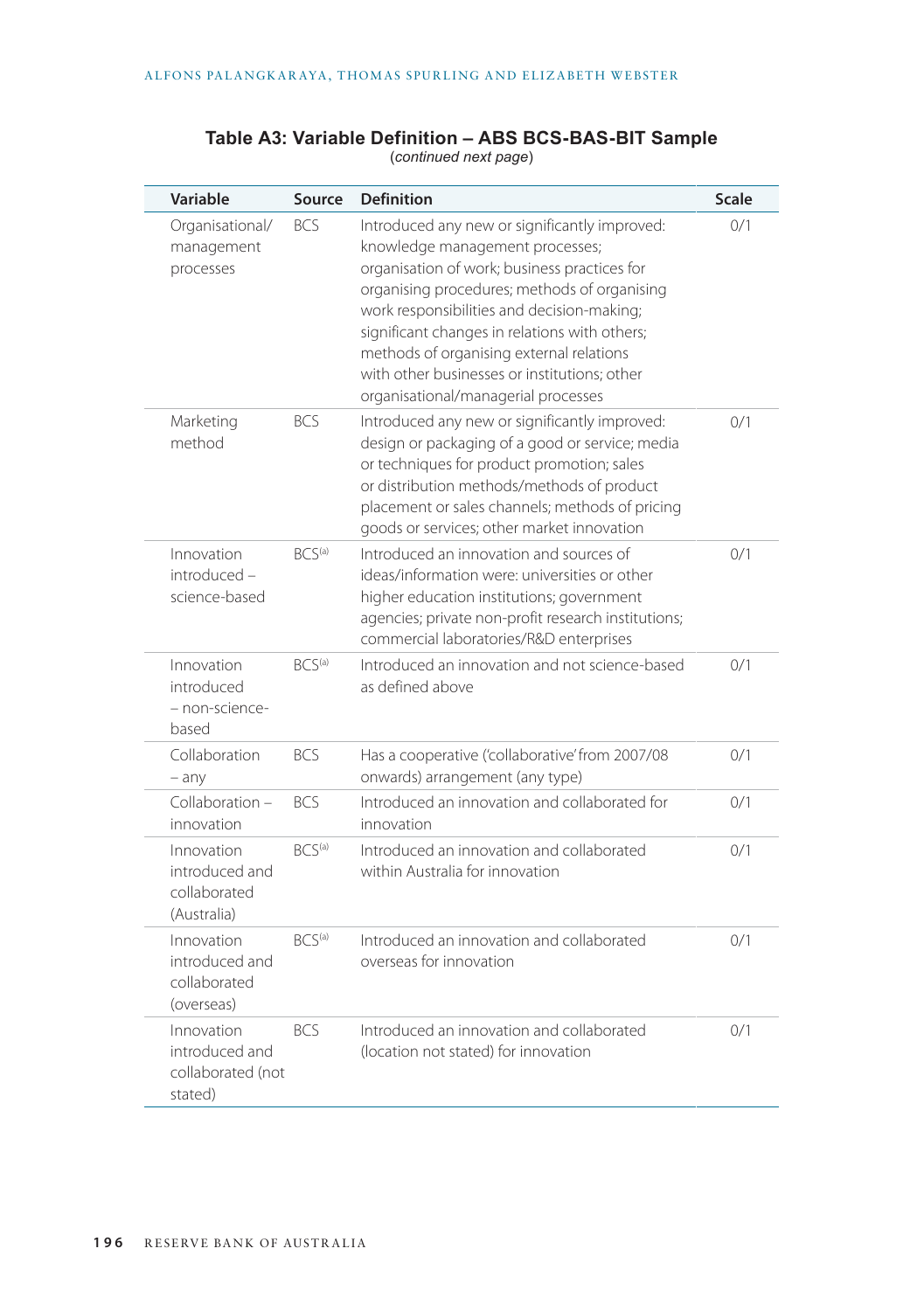| Variable                                                                        | Source                | <b>Definition</b>                                                                                                               | <b>Scale</b> |
|---------------------------------------------------------------------------------|-----------------------|---------------------------------------------------------------------------------------------------------------------------------|--------------|
| Innovation<br>introduced and<br>collaborated<br>(science-based)                 | BCS <sup>(a)</sup>    | Introduced an innovation and collaborated with<br>a science-based organisation (as defined above)<br>for innovation             | 0/1          |
| Innovation<br>introduced and<br>collaborated<br>(non-science-<br>based)         | BCS <sup>(a)</sup>    | Introduced an innovation and collaborated with<br>a non-science-based organisation (as defined<br>above) for innovation         | 0/1          |
| Captive market/<br>no effective<br>competition                                  | BCS <sup>(a)</sup>    | Number of competitors = captive market/no<br>effective competition                                                              | 0/1          |
| Foreign-owned                                                                   | <b>BCS</b>            | Business reports any degree of foreign<br>ownership                                                                             | 0/1          |
| Core skills $-$<br>engineering,<br>IT, science<br>and research<br>professionals | BCS <sup>(a)</sup>    | Skills used in undertaking core business activities<br>include all of engineering, IT, scientific and<br>research professionals | 0/1          |
| Business years in BCS<br>operation                                              |                       | Years of operation                                                                                                              | $0 - 100$    |
| Note:                                                                           | the year to June 2012 | (a) These BCS items are derived from directly collected data items; all variables relate to the firm's activity in              |              |

#### **Table A3: Variable Definition – ABS BCS-BAS-BIT Sample** (*continued*)

Source: ABS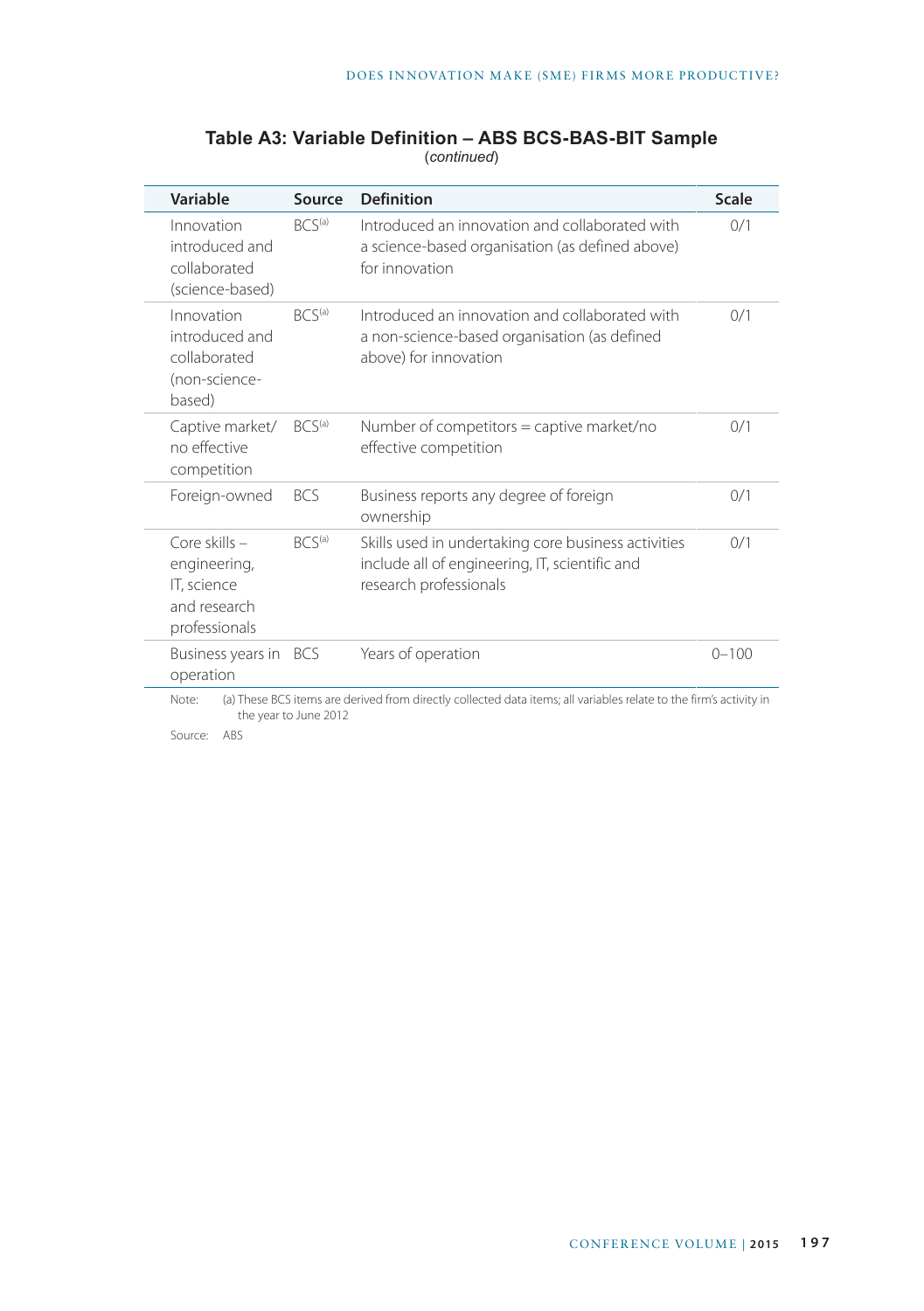#### **References**

**Aiello F and Ricotta F (2014),** 'Firm Heterogeneity In Productivity across Europe. What Explains What?', Dipartimento di Economia, Statistica e Finanza, Università della Calabria, Working Paper No 04 - 2014.

**Arellano M and S Bond (1991),** 'Some Tests of Specification for Panel Data: Monte Carlo Evidence and an Application to Employment Equations', *The Review of Economic Studies*, 58(2), pp 277–297.

**Bartel A, C Ichniowski and K Shaw (2007),** 'How Does Information Technology Affect Productivity? Plant-Level Comparisons of Product Innovation, Process Improvement, and Worker Skills', *The Quarterly Journal of Economics*, 122(4), pp 1721–1758.

**Bartelsman EJ, S Dobbelaere and B Peters (forthcoming),** 'Allocation of Human Capital and Innovation at the Frontier: Firm-Level Evidence on Germany and the Netherlands', *Industrial and Corporate Change*.

**Bartelsman EJ and M Doms (2000),** 'Understanding Productivity: Lessons from Longitudinal Microdata', *Journal of Economic Literature*, 38(3), pp 569–594.

**Belderbos R, Carree M, and Lokshin B (2004),** 'Cooperative R&D and Firm Performance', *Research Policy*, 33(10), pp 1477–1492.

**Bloom N, B Eifert, A Mahajan, D McKenzie and J Roberts (2013),** 'Does Management Matter? Evidence from India', *The Quarterly Journal of Economics*, 128(1), pp 1–51.

**Bloom N, R Sadun and J Van Reenen (2012),** 'Americans Do IT Better: US Multinationals and the Productivity Miracle', *The American Economic Review*, 102(1), pp 167–201.

**Bloom N and J Van Reenen (2010),** 'Why Do Management Practices Differ across Firms and Countries?', *The Journal of Economic Perspectives*, 24(1), pp 203–224.

**Blundell R and S Bond (2000),** 'GMM Estimation with Persistent Panel Data: An Application to Production Functions', *Econometric Reviews*, 19(3), pp 321–340.

**Green R (2009),** *Management Matters in Australia: Just How Productive Are We?*, Findings from the Australian Management Practices and Productivity Global Benchmarking Project, Department of Innovation, Industry, Science and Research, Canberra.

**Griffith R, R Harrison and J Van Reenen (2006),** 'How Special Is the Special Relationship? Using the Impact of U.S. R&D Spillovers on U.K. Firms as a Test of Technology Sourcing', *The American Economic Review*, 96(5), pp 1859–1875.

Hall BH (2011), 'Innovation and Productivity', NBER Working Paper No 17178.

**Hall BH, F Lotti and J Mairesse (2009),** 'Innovation and Productivity in SMEs: Empirical Evidence for Italy', *Small Business Economics*, 33(1), pp 13–33.

Hall BH, J Mairesse and P Mohnen (2010), 'Measuring the Returns to R&D', in BH Hall and N Rosenberg (eds), *Handbook of the Economics of Innovation*, Vol 2, Handbooks in Economics, North-Holland, Amsterdam, pp 1033–1082.

**Halpern L and B Muraközy (2012),** 'Innovation, Productivity and Exports: The Case of Hungary', *Economics of Innovation and New Technology*, 21(2), pp 151–173.

**Hubbard TN (2003),** 'Information, Decisions, and Productivity: On-Board Computers and Capacity Utilization in Trucking', *The American Economic Review*, 93(4), pp 1328–1353.

**Hunter L, E Webster and A Wyatt (2012),** 'Accounting for Expenditures on Intangibles', *Abacus*, 48(1), pp 104–145.